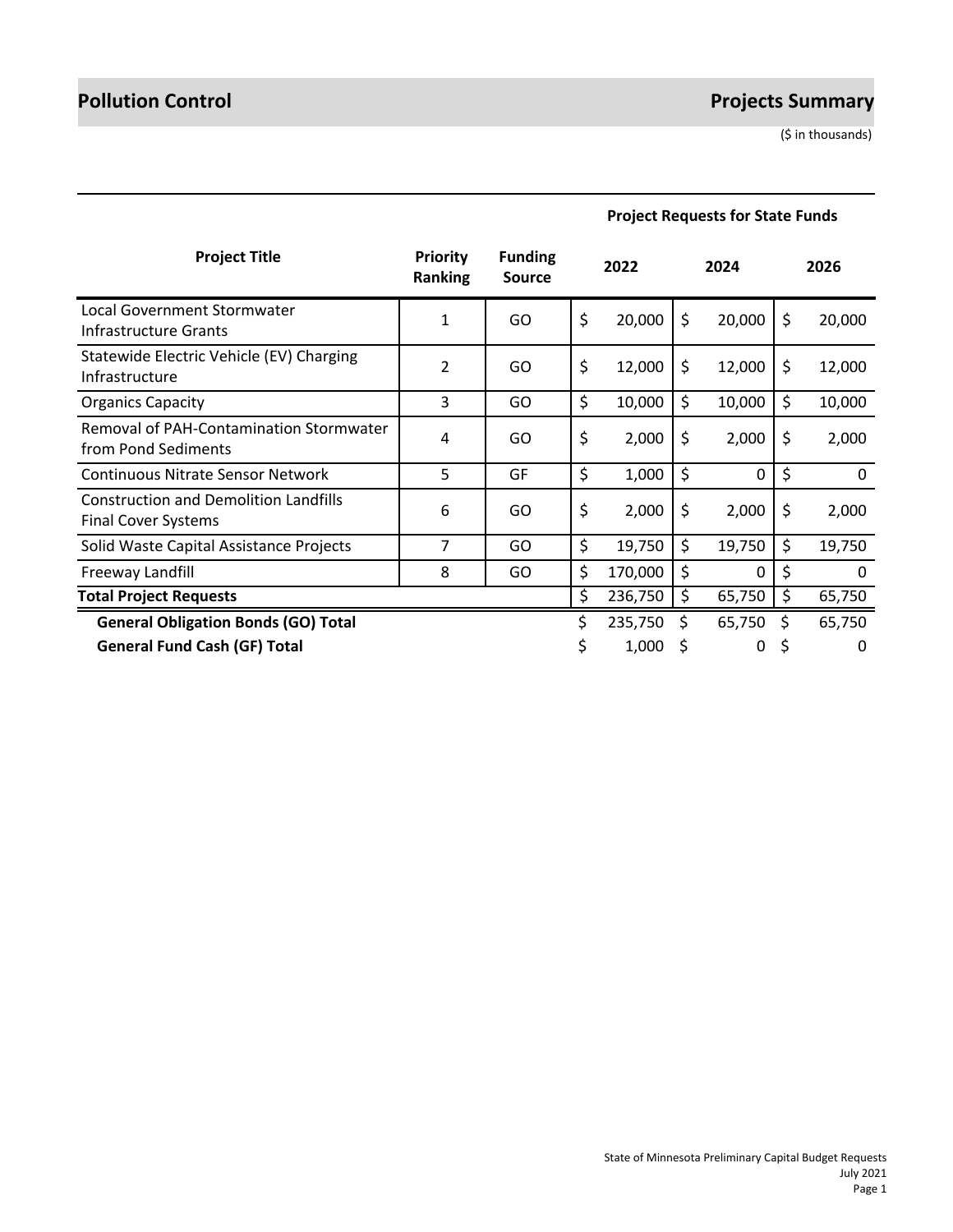(\$ in thousands)

#### **Local Government Stormwater Infrastructure Grants**

| <b>AT A GLANCE</b>       |                                                                                                                                                                                                                   |
|--------------------------|-------------------------------------------------------------------------------------------------------------------------------------------------------------------------------------------------------------------|
| 2022 Request Amount:     | \$20,000                                                                                                                                                                                                          |
| <b>Priority Ranking:</b> |                                                                                                                                                                                                                   |
| <b>Project Summary:</b>  | This project would establish a grant program to assist communities across<br>the state in building stormwater infrastructure to mitigate flood damage<br>and increase community resiliency to severe rain events. |

### **Project Description**

Minnesota's municipalities have placed an increased emphasis on sustainability and resiliency to ensure communities stay vibrant in the face of severe rain events and flooding. The grant program will provide funds to communities for building sustainable and resilient water infrastructure. Funding opportunities will focus on Minnesota's stormwater systems, improvements in flood protection infrastructure, and projects that improve a community's ability to meet the needs of its members during extreme weather events. Municipalities across the state will be eligible for grants.

Preference would be given to projects that demonstrate a connection to local resilience and improving water quality while minimizing risks from extreme weather events. While costs for rehabilitating infrastructure can vary greatly depending on population density, depth to groundwater, conflicts with other utilities and/or contaminated or poor soils, it is estimated that \$20 million could fund roughly 5 - 10 initial projects assuming at least at 25 - 50% local match. The matching requirements would be determined based on project affordability.

### **Project Rationale**

Minnesota now ranks second in the country for extreme weather events – only second to California. According to the Insurance Association of Minnesota, extreme weather events have cased insurance premiums to increase by 366% in Minnesota since 1998.

The past five years have been some of the wettest on record across the state. Excess precipitation negatively impacts human health and the environment in a number of ways, including increased incidences of community flooding as a result of aging and undersized storm sewers. The lack of adequate stormwater infrastructure combined with leaky sanitary sewers that allow groundwater and precipitation to enter the sanitary sewer system results in flooded streets, flooded residential and business properties, and can lead to wastewater treatment systems that overflow untreated human waste into surface waters. The Public Facilities Authority (PFA) loan and grant programs cannot adequately address these issues. Stormwater projects, and specifically stormwater projects driven by the need to reduce flooding impacts, do not rank highly on their Project Priority List in comparison to the magnitude of wastewater projects. The existing funding options are not sufficient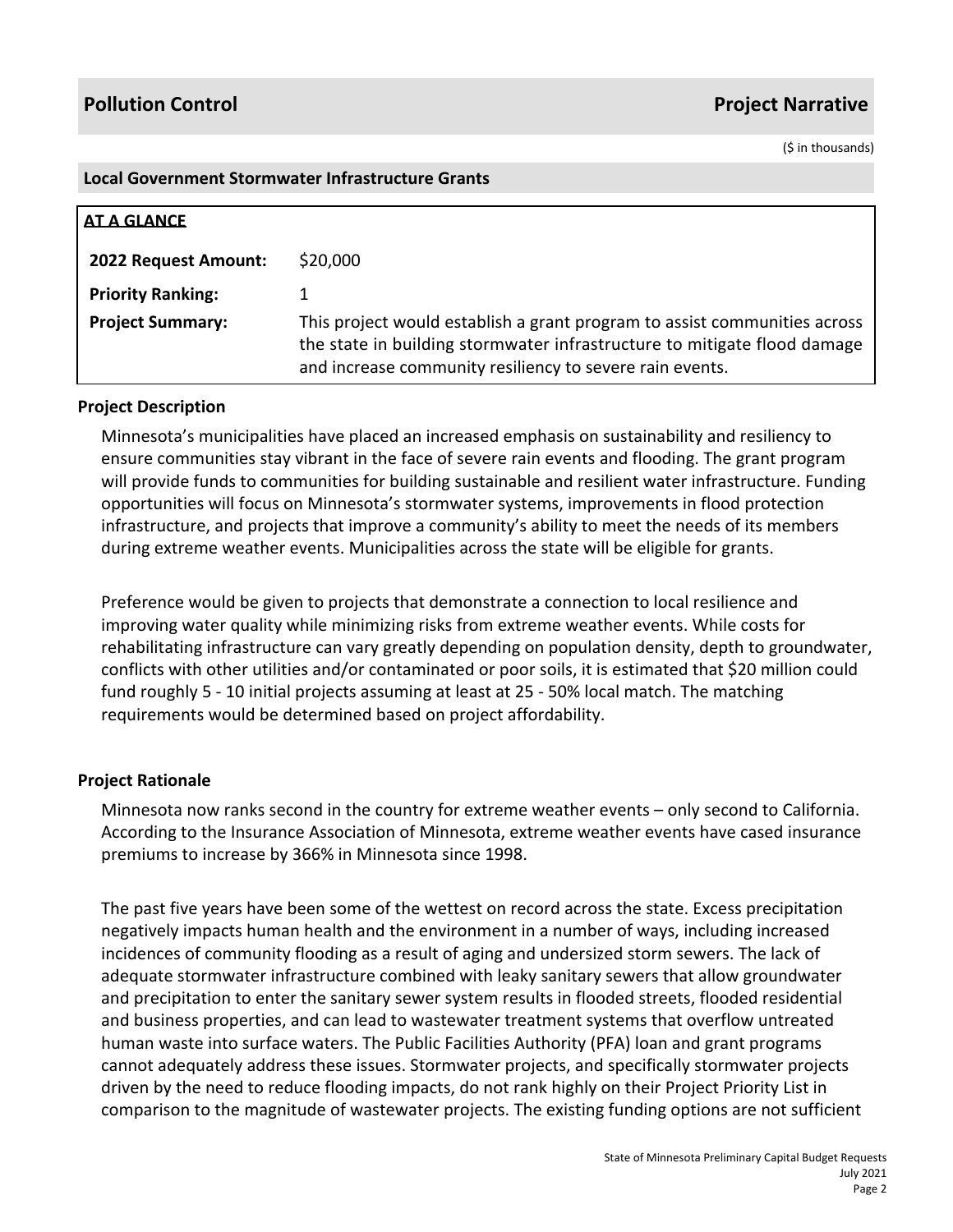to fund stormwater projects, which are driven by the need to increase resilience. This program would complement existing funding programs by minimizing the competition between much needed stormwater and wastewater infrastructure investment opportunities.

# **Project Timeline**

The MPCA would solicit project submittals from towns and cities across the state in the fall/winter of 2021/22. Projects would be selected during the Fall/Winter 2021/2022 based on potential to mitigate local impacts from climate change, make progress toward local resilience goals, and address water quality. Projects would be vetted by MPCA engineers, in coordination with the Public Facilities Authority, to ensure that the work to be done will complement other water infrastructure projects funded by PFA loans and grant programs.

### **Other Considerations**

Addresses a safety issue and preserves existing infrastructure, as insufficient and/or undersized stormwater and wastewater infrastructure represents a threat to human health and the environment as it contributes to discharges of untreated or partially treated wastewater to surface waters during extreme weather events and leads to localized flooding that threatens public and private property. Addresses the priorities of the Governor's Climate Subcabinet in that it increases resiliency across the state. Reflects input from local community partners who have asked for more investment in resilient infrastructure.

The MPCA would work with state partners at the Public Facilities Authority to develop the grant program. This work would include soliciting and reviewing grant proposals as well as selecting and awarding grants.

# **Impact on Agency Operating Budgets**

The impact on the agency's operating budget will be minimal as program administration costs are separately appropriated.

### **Description of Previous Appropriations**

N/A

# **Project Contact Person**

Katrina Kessler Assistant Commissioner 651-757-2303 katrina.kessler@state.mn.us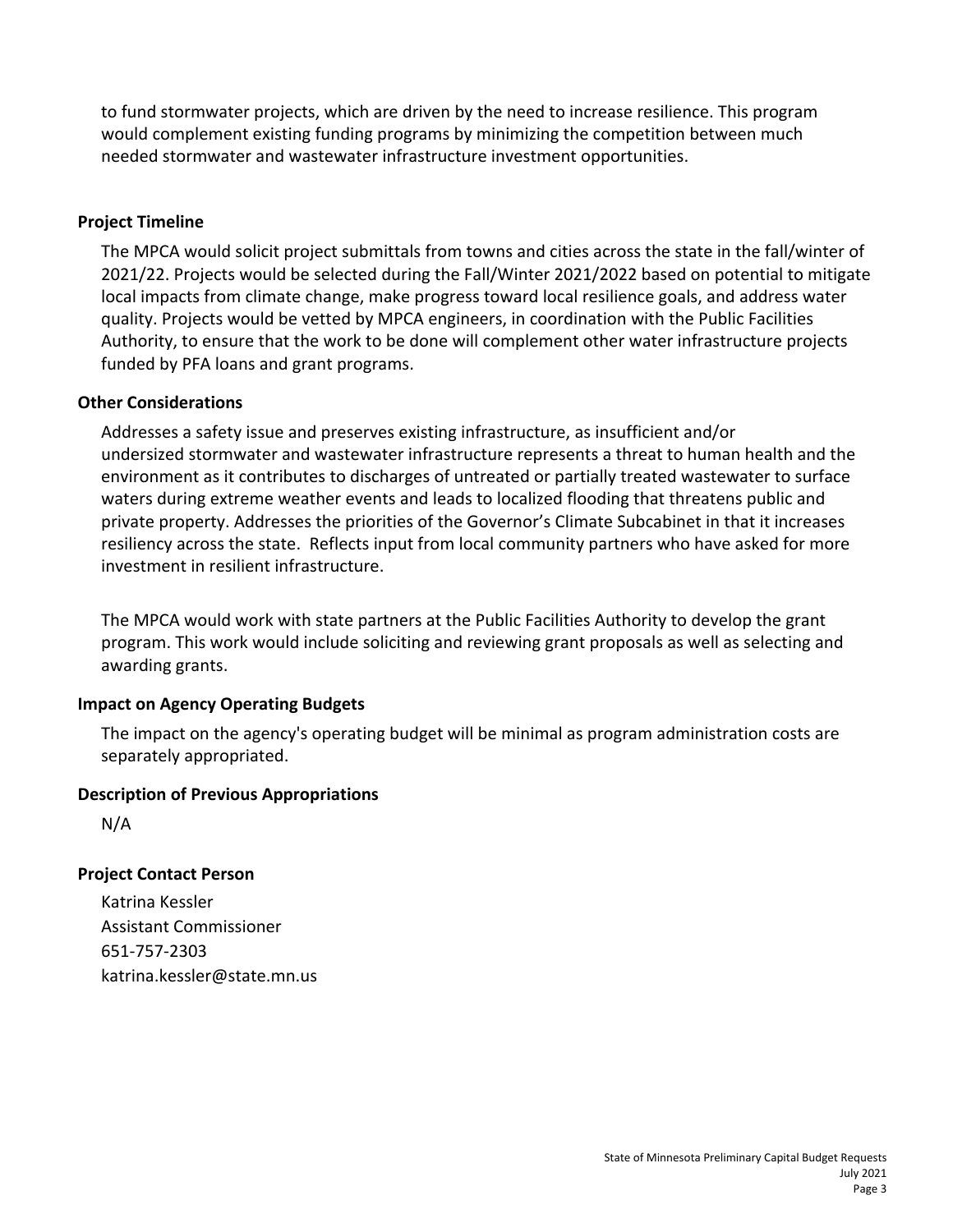(\$ in thousands)

#### **Statewide Electric Vehicle (EV) Charging Infrastructure**

| <b>AT A GLANCE</b>          |                                                                                                                                                                                                                                                                                                                                                                                                                                                                                                               |
|-----------------------------|---------------------------------------------------------------------------------------------------------------------------------------------------------------------------------------------------------------------------------------------------------------------------------------------------------------------------------------------------------------------------------------------------------------------------------------------------------------------------------------------------------------|
| <b>2022 Request Amount:</b> | \$12,000                                                                                                                                                                                                                                                                                                                                                                                                                                                                                                      |
| <b>Priority Ranking:</b>    | 2                                                                                                                                                                                                                                                                                                                                                                                                                                                                                                             |
| <b>Project Summary:</b>     | Grants for installing the statewide electric vehicle infrastructure needed<br>to support the State's statutory goals for reducing greenhouse gas<br>emissions, reduce other air pollution, and address climate change.<br>Greenhouse gases (GHGs) are a key cause of climate change, and the<br>transportation sector is the largest source of greenhouse gas emissions in<br>the state. A cohesive statewide electric vehicle infrastructure will<br>accelerate Minnesota's transition to electric vehicles. |

# **Project Description**

This project will be administered by Pollution Control and will fund new electric vehicle (EV) fast charging stations at sites that either expand the capacity of, or fill gaps within, the current network of fast chargers. Priority funding will be given to fast chargers that are co-located in charging hubs increasing density to ensure Minnesotan's can rely on a fast charge without waiting, similar to fueling a car at a gasoline pump. Stations that facilitate intra-state and cross-border travel will also be prioritized.

The design of the EV charging corridors and the overall infrastructure will be based upon available EV charging use data from the current network and planned in cooperation with the Minnesota Department of Transportation (DOT). This project will leverage current DOT efforts to decarbonize transportation in Minnesota. This project leverages Volkswagen Settlement funds used to build EV infrastructure (a maximum of \$7 million under the federal court settlement).

The state may choose to install two types of EV chargers: "super chargers" and Level 2 chargers. Super chargers are 150kW charging stations that cost approximately \$150,000 for site commissioning and installation, and would be well utilized along Minnesota's most trafficked corridors. These higher powered stations can be temporarily downgraded to a 50kW and brought up to full electrical capacity as needed in the future. Super charging stations must be installed in places available to the public 24 hours a day. Level 2 chargers may be placed at multi-unit housing complexes, workplaces, and publicly-owned sites.

Grantees must provide a 20% match.

### **Project Rationale**

In order to exceed the goals of the Next Generation Energy Act, Minnesota must reduce GHG emissions from the transportation sector. Enhancing the existing electric vehicle charging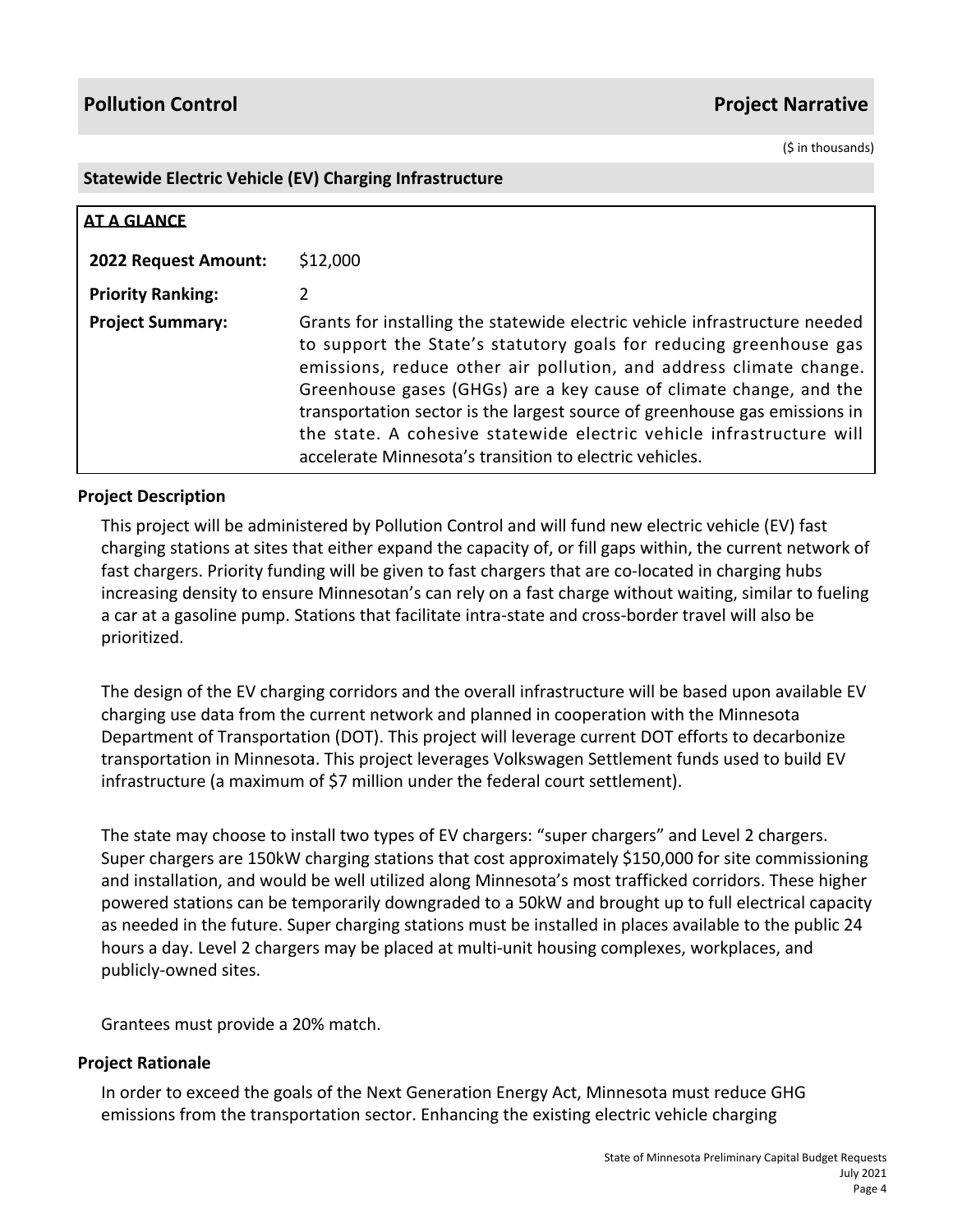infrastructure will help reduce GHGs from the transportation sector by addressing range anxiety, and expanded EV charging capability will accelerate EV adoption which in turn will reduce greenhouse gas emissions and air pollution. Such EV charging capability will facilitate statewide travel within Minnesota and allow EV owners from other states to drive to tourist destinations (e.g. state and national parks, resorts) within Minnesota – thus providing economic benefits. An indirect but significant benefit will be the positive public health impacts, such as reduced medical costs for asthma-related care, of cleaner air statewide (because EVs have no emissions).

VW Settlement funds have funded 60 charging hubs where additional chargers can be added with reduced costs due to the future proofing of the sites. This network is currently minimally viable with one 50kW fast charger and one level 2 back up. The charging hubs need additional charging capacity so that there multiple fast or "superfast" chargers at sites with the most use. The charging experience will be similar to the model that we know works with multiple plugs available and not a crisis if a station is down for maintenance. This will address range anxiety by providing a charge that is fast and reliable.

Fast DC and Level 2 chargers will be installed to allow more cars to utilize the stall per day. Fast DC chargers only take 30 minutes and Level Two chargers take 4 hours, as opposed to other slower chargers that typically need 8 hours to reach a full charge. This request advances the creation of a statewide electrical vehicle charging infrastructure, which will help make the choice of owning and operating electric vehicles easier for state agencies and residents living throughout the state.

### **Project Timeline**

July 2022 - Create Request for Proposal. September - November 2022 - Open application period, accept proposals. December 2022 - Rank proposals submitted and write contracts. Second – fourth quarter 2023 - Site approval agreements signed. Third quarter 2023 through third quarter 2024 - Site construction. Fourth quarter 2024 - Site commissioning. June 30 2025 - Projects complete.

# **Other Considerations**

In order to meet the needs of changing EV charger technology, the cost to install a DC Fast Charger with the capability to be expanded or upgraded to a 350KW charger in the future is \$100,000. (This design is one fast charging head with an additional two-head Level 2 charger for backup.)

# **Impact on Agency Operating Budgets**

This project will work in conjunction with the existing EV charger grant administration currently processing such grants under the federal Volkswagen Settlement.

### **Description of Previous Appropriations**

There have been no previous bonding appropriations for this purpose.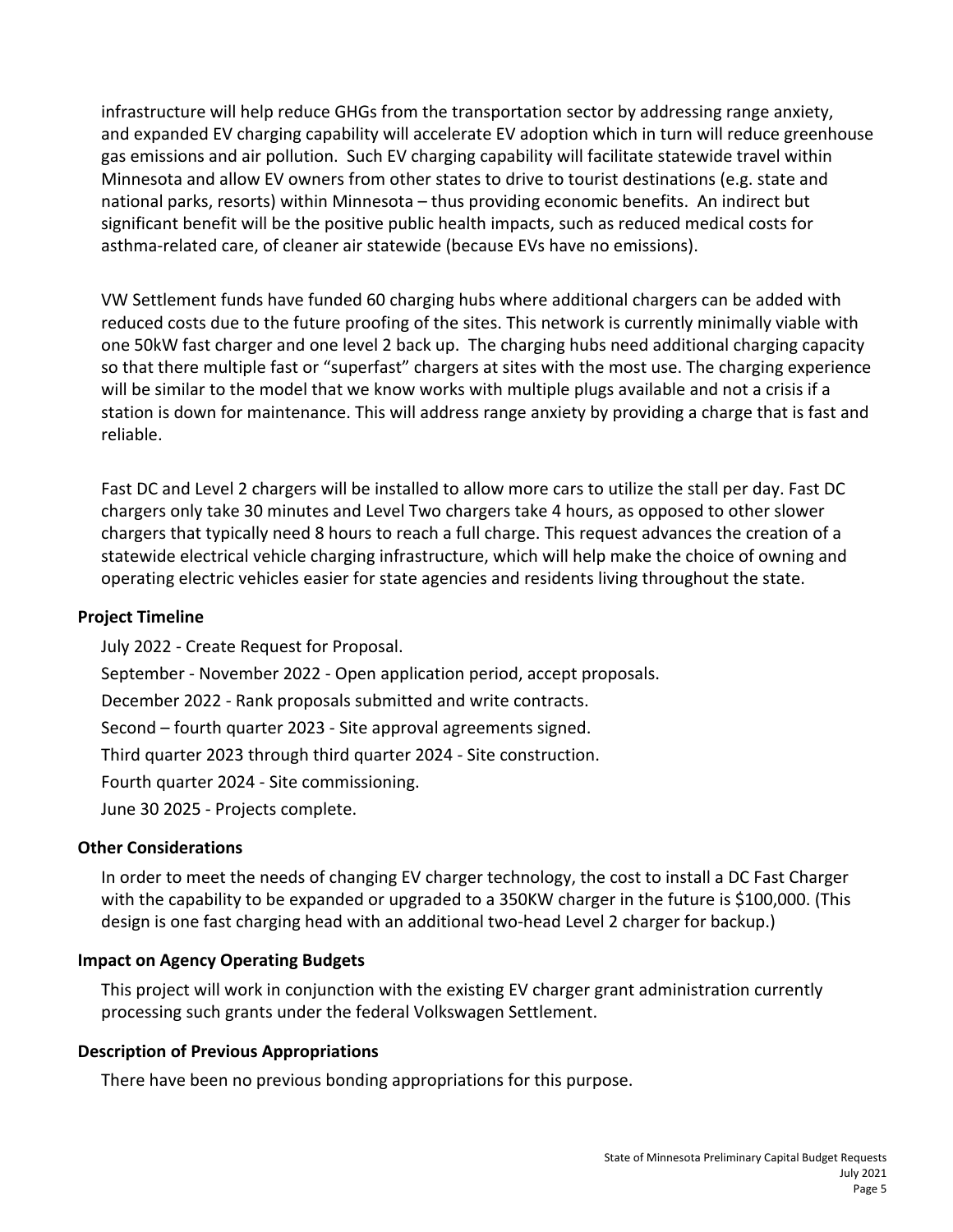# **Project Contact Person**

Craig McDonnell Assistant Commissioner 651-757-2248 craig.mcdonnell@state.mn.us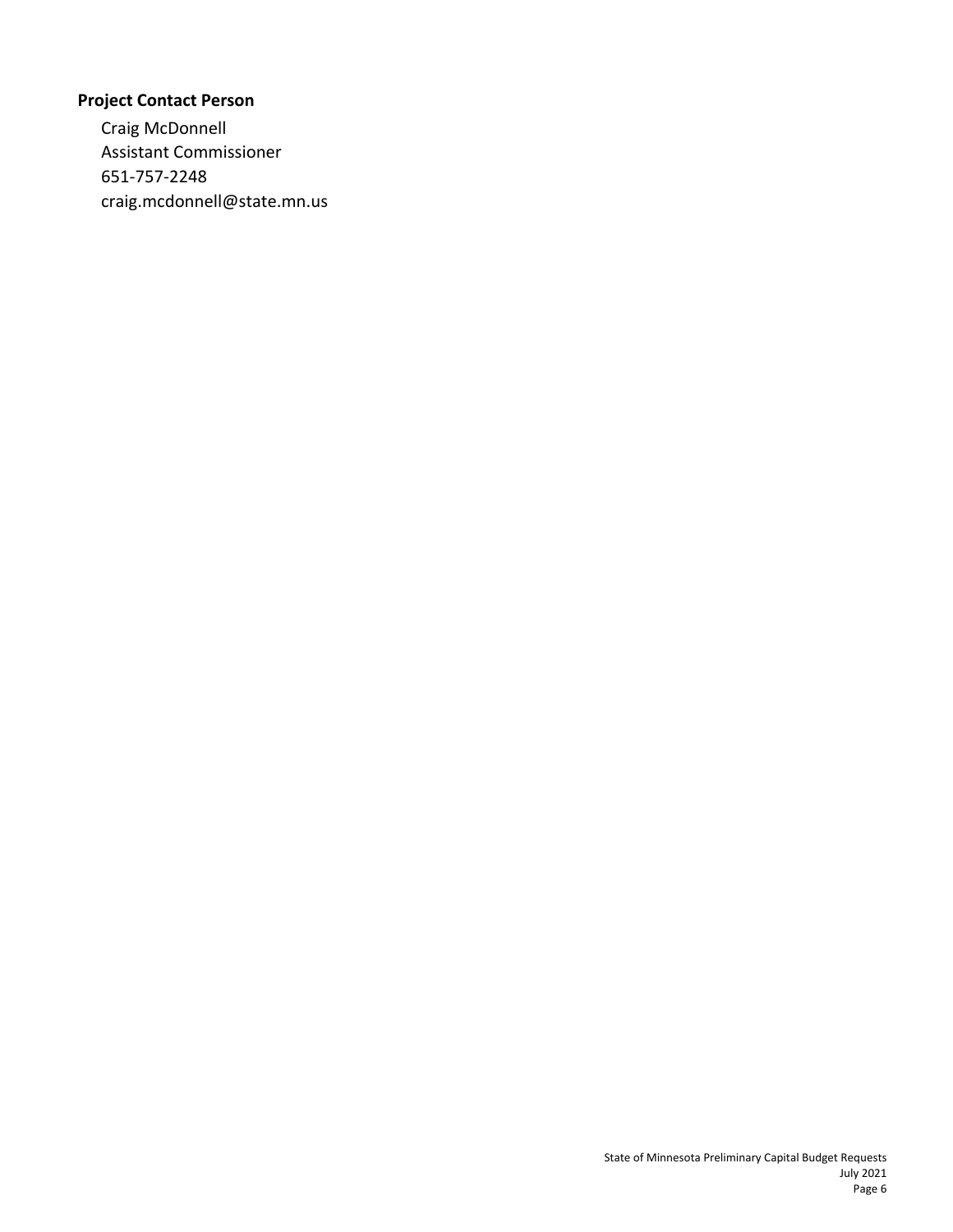(\$ in thousands)

#### **Organics Capacity**

| AT A GLANCE              |                                                                                                                                                                                                                                                                                            |
|--------------------------|--------------------------------------------------------------------------------------------------------------------------------------------------------------------------------------------------------------------------------------------------------------------------------------------|
| 2022 Request Amount:     | \$10,000                                                                                                                                                                                                                                                                                   |
| <b>Priority Ranking:</b> | 3                                                                                                                                                                                                                                                                                          |
| <b>Project Summary:</b>  | \$10 million is requested to expand composting infrastructure in the state.<br>The agency will host a competitive process that will award top applicants<br>with funds to build or expand, food rescue, composting, anaerobic<br>digestion facilities, and transfer capacity for organics. |

### **Project Description**

The MPCA's strategic plan includes reducing food waste from households and businesses by generating less and rescuing and recycling more. The proposal is intended to assist local governments in constructing or expanding capacity at food rescue, compost and anaerobic digestion facilities that will utilize food waste, buying capital equipment to run facilities more efficiently, and to add organics capacity at transfer stations to accomplish this goal. The proposal is in alignment with the MPCA strategic plan and Governor's administrative priorities.

If funded, the MPCA would host a competitive process in which applicants would apply for funding.

### **Project Rationale**

Organics make up a large portion of the material going to disposal in Minnesota. Close to 20% of the waste stream is food. Food requires many resources and generates a lot of greenhouse gas emissions as it makes its way from farm to fork. That is why it is very important for our food to be eaten and not thrown away. Preventing food from going to waste or capturing food to be redistributed to people reduces greenhouse gas emissions and is the preferred way to handle food.

If food can't be eaten, Minnesotans have shown they will embrace organics recycling if given access to curbside collection. Organics recycling presents the opportunity to collect wasted food, food scraps (banana peels, eggshells, etc.), some types of packaging and yard waste. That material can then be turned into a useful product – compost – instead of needing to be managed in a landfill.

The MPCA's SCORE report, which annually collects data on trash and recycling from counties, found that Source Separated Organics collections more than doubled from 2011 to 2015. However, growth has plateaued in the 2016-2019 timeframe as fewer new curbside recycling programs have come online. Additionally, businesses, schools and institutions have difficulty finding service providers. Waste haulers have limited options for places to bring organics. Currently only about 20% of Minnesotans have access to curbside organics recycling.

Preventing food from going to waste is the most economical and environmental management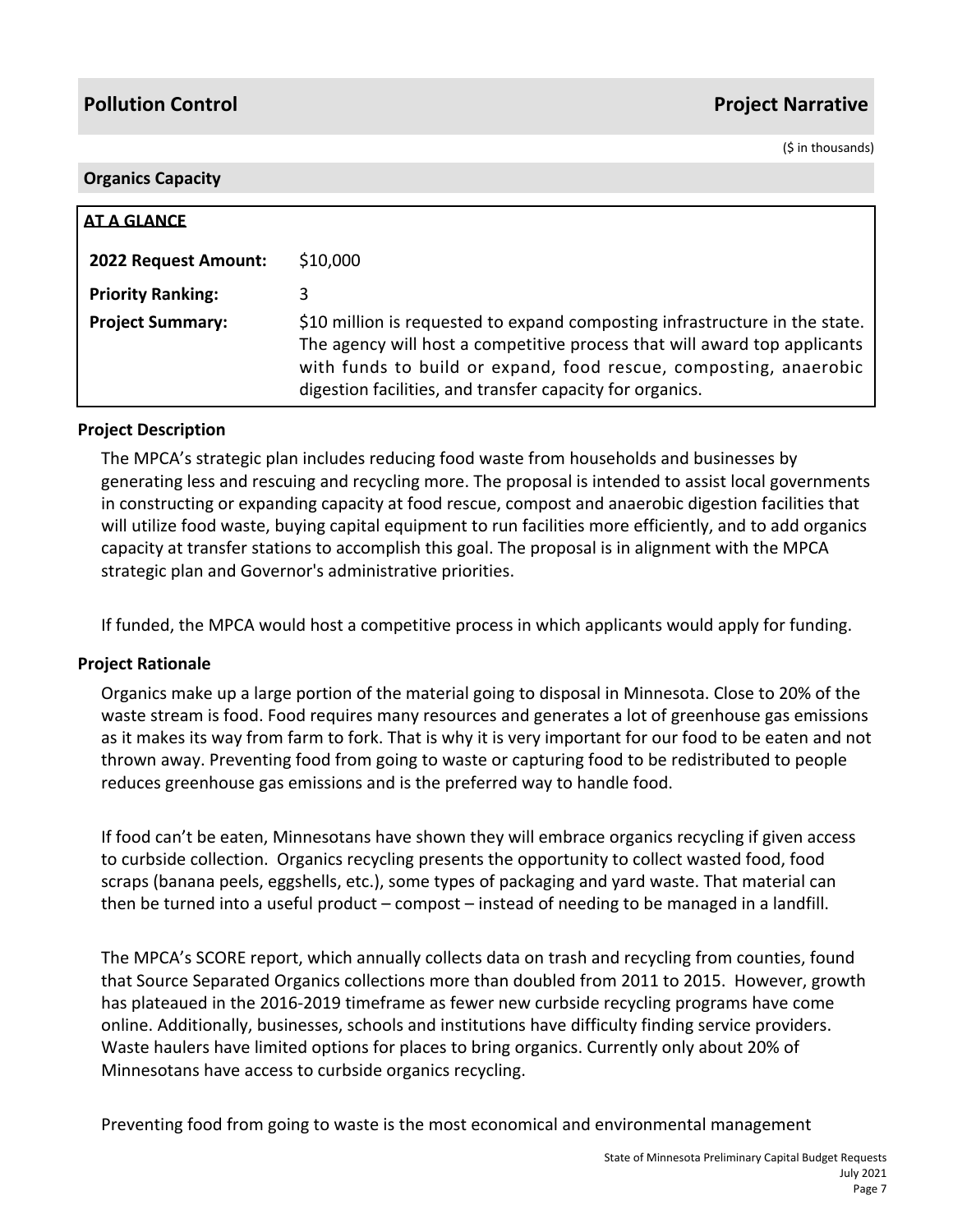method. The second best option is to rescue food for human consumption. Minnesota has a robust food rescue system in place but many organizations could use additional freezer/refrigeration capacity and some could also use more building space. Additional capacity often provides an outlet for fresh and healthy food that has a shorter shelf life, but is often more sought after.

In many parts of the state, existing compost facilities are at or near capacity. Additional capacity will ensure new programs can come online and will make existing programs less vulnerable. The use of this material in anaerobic digestion facilities should produce some energy such as heat, electricity, biogas, and must produce a digestate that would be utilized for compost or soil amendment. Utilizing perceived "wastes" to maximize energy production and minimizing greenhouse gas emissions is a benefit to the State.

Expanded transfer capacity will aid all waste haulers and allow better utilization of facilities further from densely populated areas to offer cost effective service. Transfer stations have been used by the hauling industry to reduce costs by allowing for efficient transportation of material, but only a handful of transfer stations currently accept organics. The Solid Waste Capital Assistance Program (CAP) provides grants to local governments to develop and implement an integrated solid waste management system. Integrated solid waste management systems include infrastructure that are essential public assets. The value of the system is how it enables preferred waste management practices consistent with the Minnesota Waste Management Act (M.S. 115A). For this reason, projects that work on prevention will be given preference, as well as a smaller match requirement, than projects that manage waste lower on the hierarchy.

# **Project Timeline**

Project timeline is contingent upon funding and RFP Planning.

# **Other Considerations**

MPCA's strategic plan to reduce food waste from households and businesses by generating less and rescuing and recycling more. The proposal is intended to assist local governments in constructing or expanding capacity at food rescue, compost and anaerobic digestion facilities that will utilize food waste, buying capital equipment to run facilities more efficiently, and to add organics capacity at transfer stations to accomplish this goal. The proposal is in alignment with the MPCA strategic plan and Governors administrative priorities.

In the last Metropolitan Solid Waste Policy Plan, counties were asked to work more on sustainable materials management and prevention. Partnering with a food rescue organization to capture food to be re-distributed to people would fulfill this requirement. In 2014, the state's Waste Management Act was amended to increase the recycling goal for metropolitan counties. Metropolitan counties are tasked with meeting a 75% recycling goal by the year 2030. Given the composition of the waste stream, that goal can only be achieved if robust organics collection and processing infrastructure programs are in place. Organics wastes account for over 30% of the material currently discarded in Minnesota's trash. In the metro area, existing facilities are at or near capacity. Many communities in Greater Minnesota are also exploring organics recycling but expansion has been difficult due in part to limited infrastructure.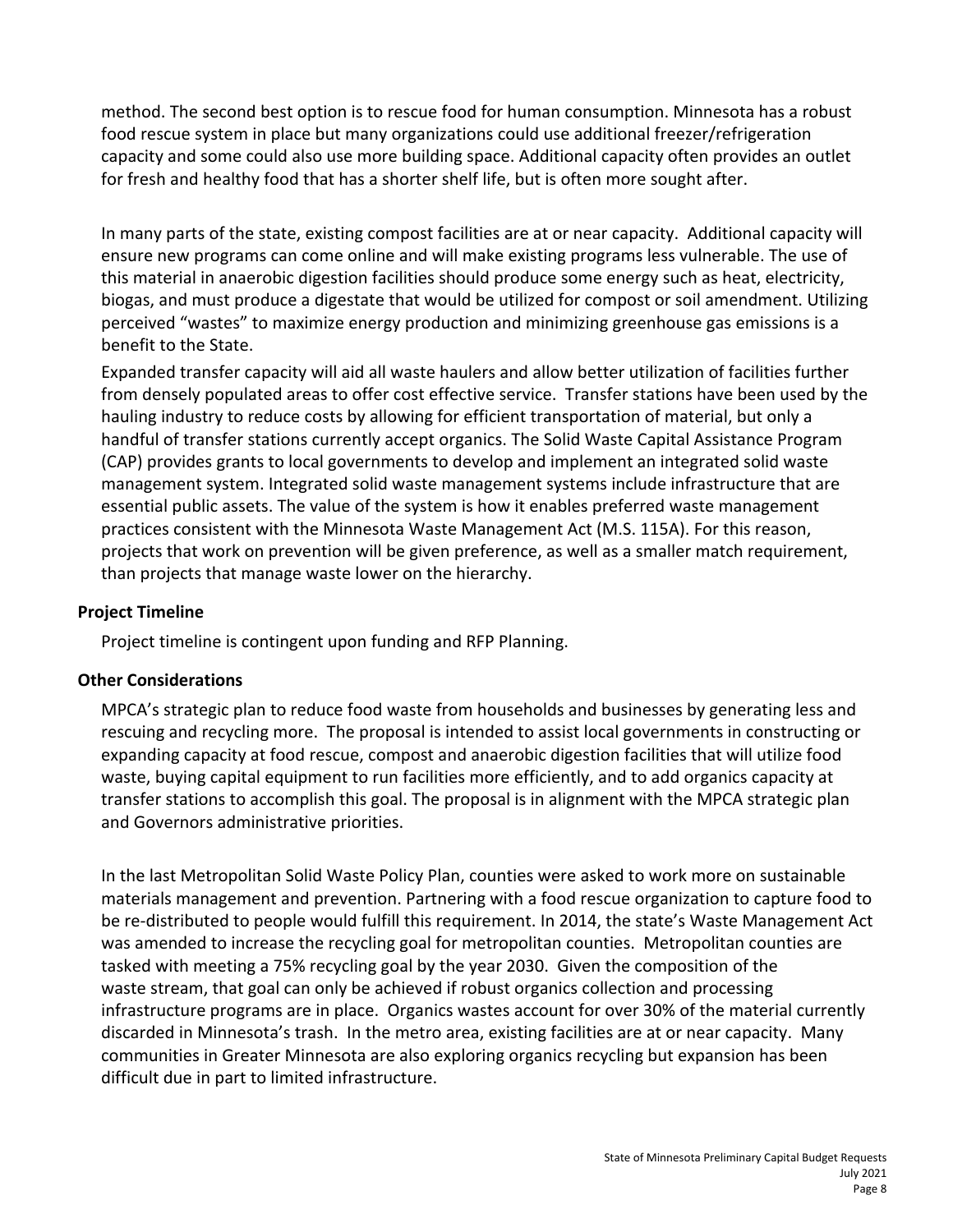Development of additional capacity has the ability to assist both public and private entities. Hauling companies need facilities that can accept organics in order to offer organics recycling. Businesses have the potential to reduce waste hauling bills if they have access to organics recycling.

The Capital Assistance Program (CAP), under M.S. 115A.49 – 115A.541, is the MPCA's main program to assist local governments in financing the infrastructure necessary for an effective integrated solid waste system. CAP is a competitive grant application process that provides financial assistance for local governments to develop various facilities, which become part of the integrated waste management system.

### **Impact on Agency Operating Budgets**

The legislature authorizes a direct appropriation from the Environmental Fund for the administrative costs of the Solid Waste Capital Assistance Program. This request for capital bonding request does not affect our annual operating budget.

# **Description of Previous Appropriations**

Previous appropriations for the Capital Assistance Program:

Laws 2020, 5SS, Chapter 3 \$25.8 million Laws 2018, Chapter 214 \$0.75 million Laws 2017, 1SS, Chapter 8 \$9.25 million Laws 2015, 1SS, Chapter 5 \$9.28 million Laws 2014, Chapter 294 \$2.63 million Laws 2011, SS Chapter 12 \$0.55 million Laws 2010, Chapter 189 \$5.08 million Laws 2006, Chapter 258 \$4.00 million Laws 2005, Chapter 20 \$4.00 million Laws 2002, Chapter 393 \$1.15 million Laws 2000, Chapter 492 \$2.20 million Laws 1999, Chapter 220 \$3.00 million Laws 1998, Chapter 404 \$3.50 million Laws 1996, Chapter 463 \$3.00 million Laws 1994, Chapter 643 \$3.00 million Laws 1992, Chapter 558 \$2.00 million Laws 1990, Chapter 610 \$7.00 million Laws 1987, Chapter 400 \$4.00 million Laws 1985, Chapter 15 \$11.40 million Laws 1980, Chapter 564 \$8.80 million Total Appropriations \$110.39 million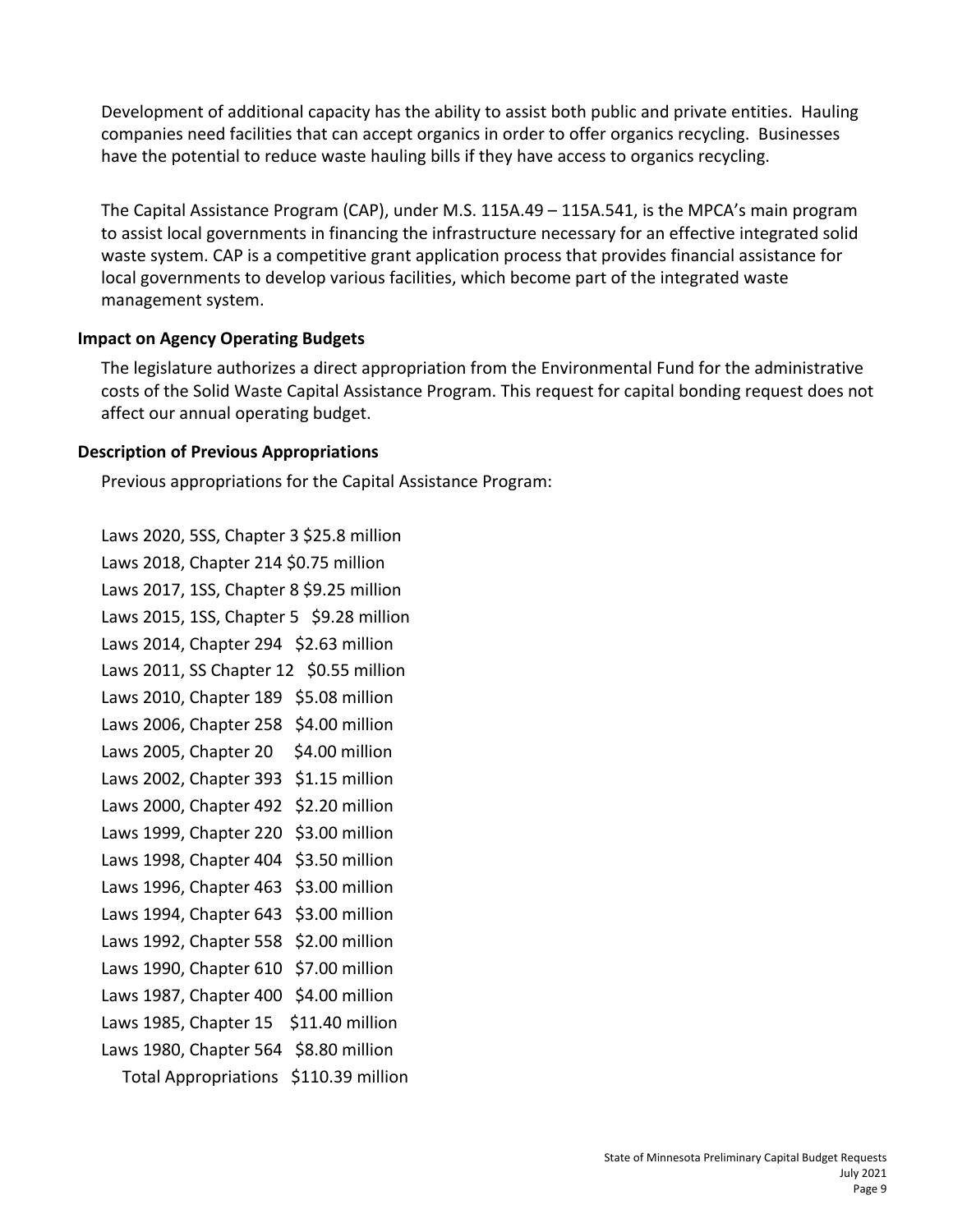# **Project Contact Person**

Jeannie Given Solid Waste Grants Program Coordinator 651-757-2459 jeannie.given@state.mn.us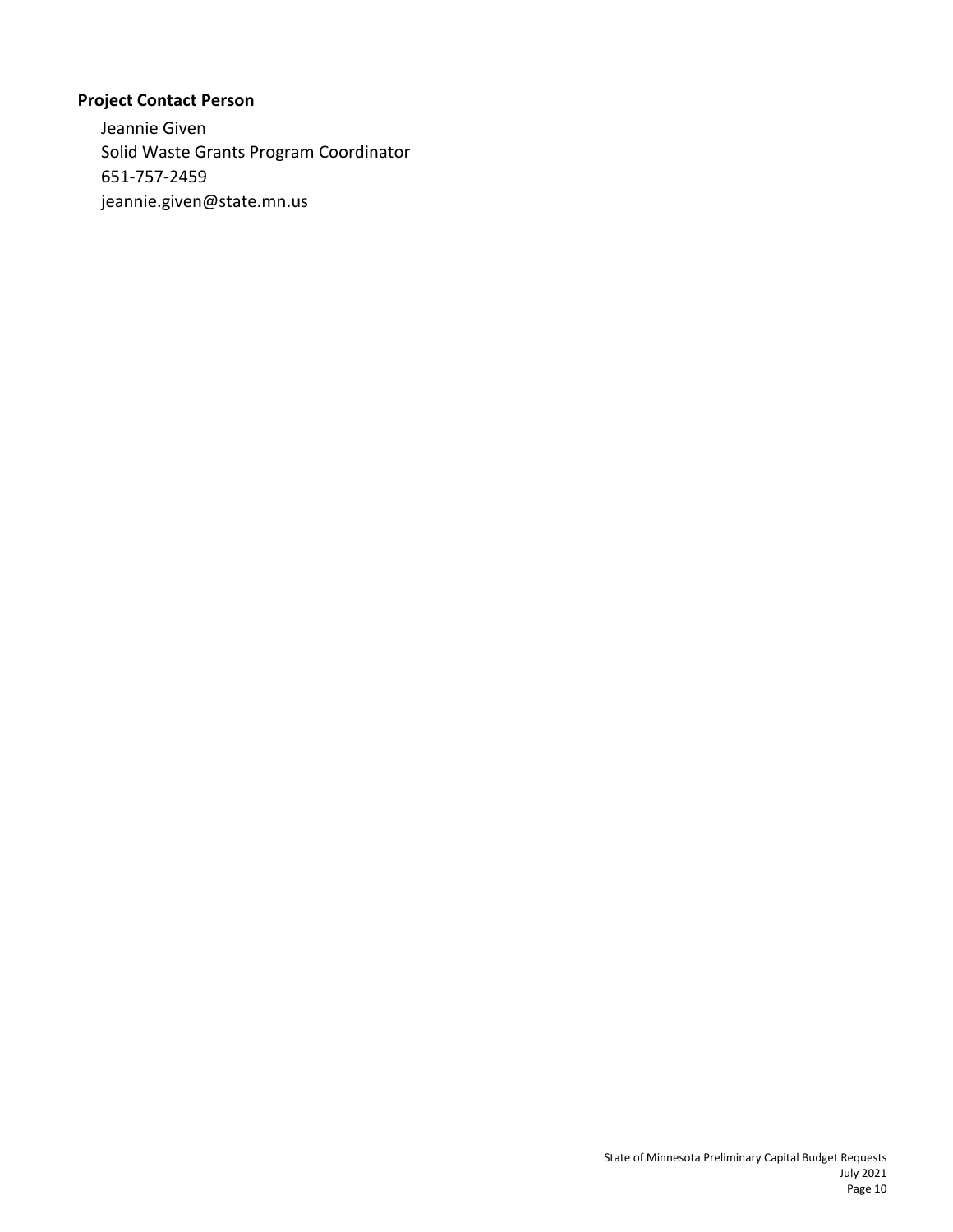(\$ in thousands)

### **Removal of PAH-Contamination Stormwater from Pond Sediments**

| <b>AT A GLANCE</b>          |                                                                                                                                         |
|-----------------------------|-----------------------------------------------------------------------------------------------------------------------------------------|
| <b>2022 Request Amount:</b> | \$2,000                                                                                                                                 |
| <b>Priority Ranking:</b>    |                                                                                                                                         |
| <b>Project Summary:</b>     | 2 million dollars are requested to be used as grant funds for communities<br>to remove PAH-contaminated sediment from stormwater ponds. |

### **Project Description**

This project would provide financial support to communities across Minnesota to remove Polycyclic Aromatic Hydrocarbon (PAH)-contaminated sediment from stormwater ponds. Stormwater runoff conveys sediment, chemicals, and other material to surface waters such as rivers, lakes, and streams, and degrades water quality. Two hundred and forty-nine public entities (e.g., cities, towns, universities) around the state have Clean Water Act National Pollutant Discharge Elimination System permits that require operation and maintenance of infrastructure such as stormwater ponds to minimize pollutant discharges. Statewide, there are more than 16,000 publicly-owned stormwater ponds. Sediment accumulates in these ponds and reduces the efficacy of stormwater treatment. To restore pond capacity and treatment effectiveness, municipalities dredge ponds and dispose of the sediment. Polycyclic aromatic hydrocarbons used in the watershed are transported to the ponds and accumulate in the sediment. Dredged sediments contaminated by PAHs represent a significant cost to municipalities because it cannot be reused and must be disposed of in certain landfills. Previously the MPCA conducted a pilot project that provided 50% matching grants to communities dealing with this challenge. These funds would provide assistance to communities to do this work.

### **Project Rationale**

This money would provide critical financial assistance to Minnesota communities struggling to operate and maintain stormwater ponds. The funds would supplement local money to dredge and properly dispose of PAH – contaminated sediments. This project would facilitate critical maintenance required to make progress toward Clean Water Act goals.

### **Project Timeline**

Prior to removal and disposal activities, sufficient analysis of sediment and engineering will need to be completed to define the scope of each project.

### **Other Considerations**

This request honors several of Governor Walz's priorities as well as MPCA long-term goals. Stormwater ponds are a critical component of local utility infrastructure across the State. These ponds provide key services to communities including flood control by storing excess water as well as protecting water quality by trapping sediment and other pollutants. Removing and disposing of these sediments can be expensive, and cost often prevents this critical maintenance function. This project aligns with the goal to preserve and repair existing infrastructure by removing accumulated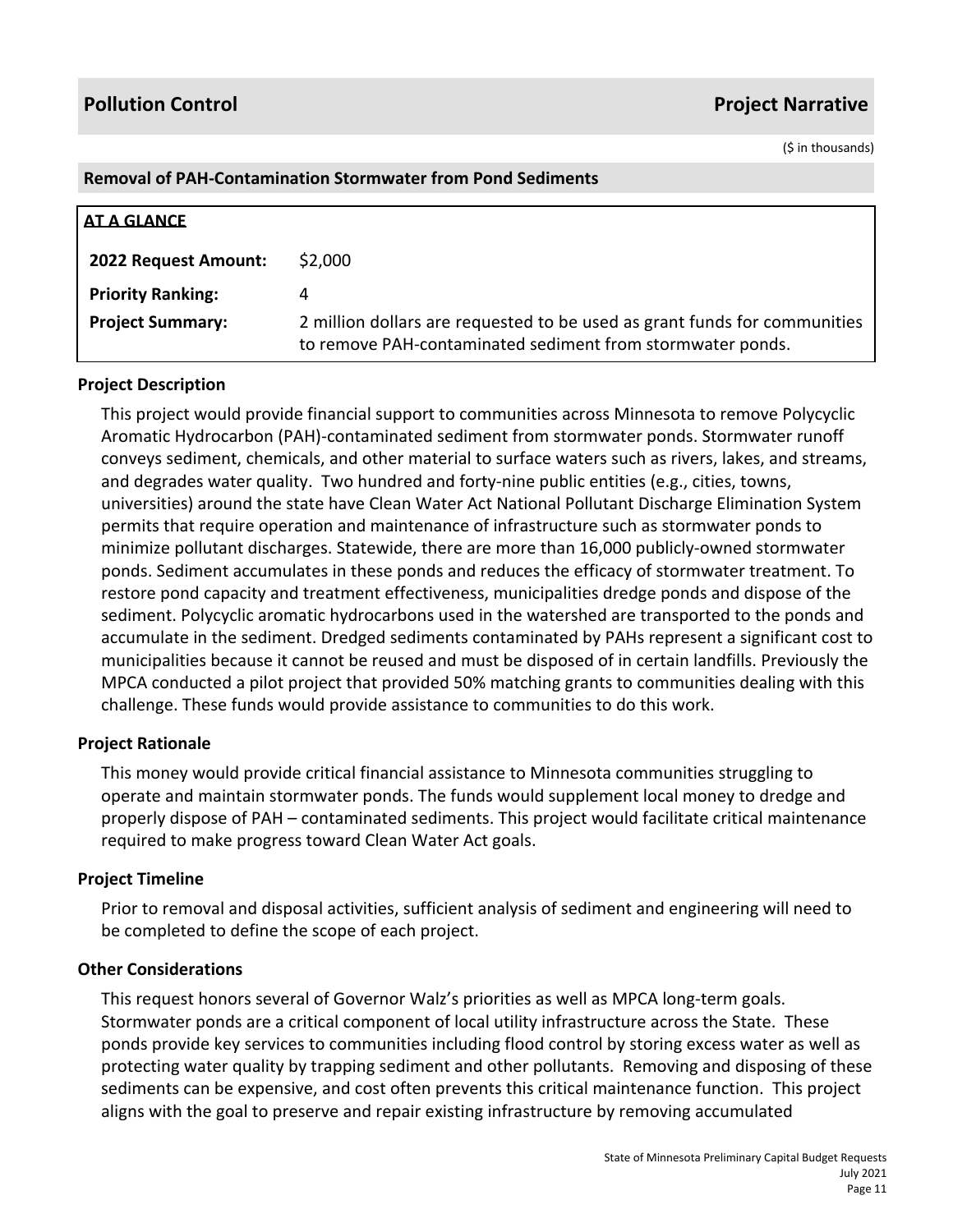contaminated sediment which restores capacity and proper function of the ponds. This proposal also works to address safety issues by increasing the ability of these ponds to reduce flooding. Feedback from community engagement has consistently affirmed the need for assistance in supporting this category of local infrastructure. Restoring the proper function of stormwater ponds is also important to the MPCA's long-term goal of maintaining or improving water quality.

### **Impact on Agency Operating Budgets**

The money would be leveraged by local dollars through grants handled by the MPCA.

# **Description of Previous Appropriations**

Funds have been previously appropriated for similar work in FY10 and FY11 per 2009 Session Law Ch. 172, Art. 2, Sec. 4. Total appropriation was \$500,000 for several tasks related to PAHs, including \$345,000 for a creation of a model ordinance and pond cleanout grants.

# **Project Contact Person**

Katrina Kessler Assistant Commissioner 651-757-2003 katrina.kessler@state.mn.us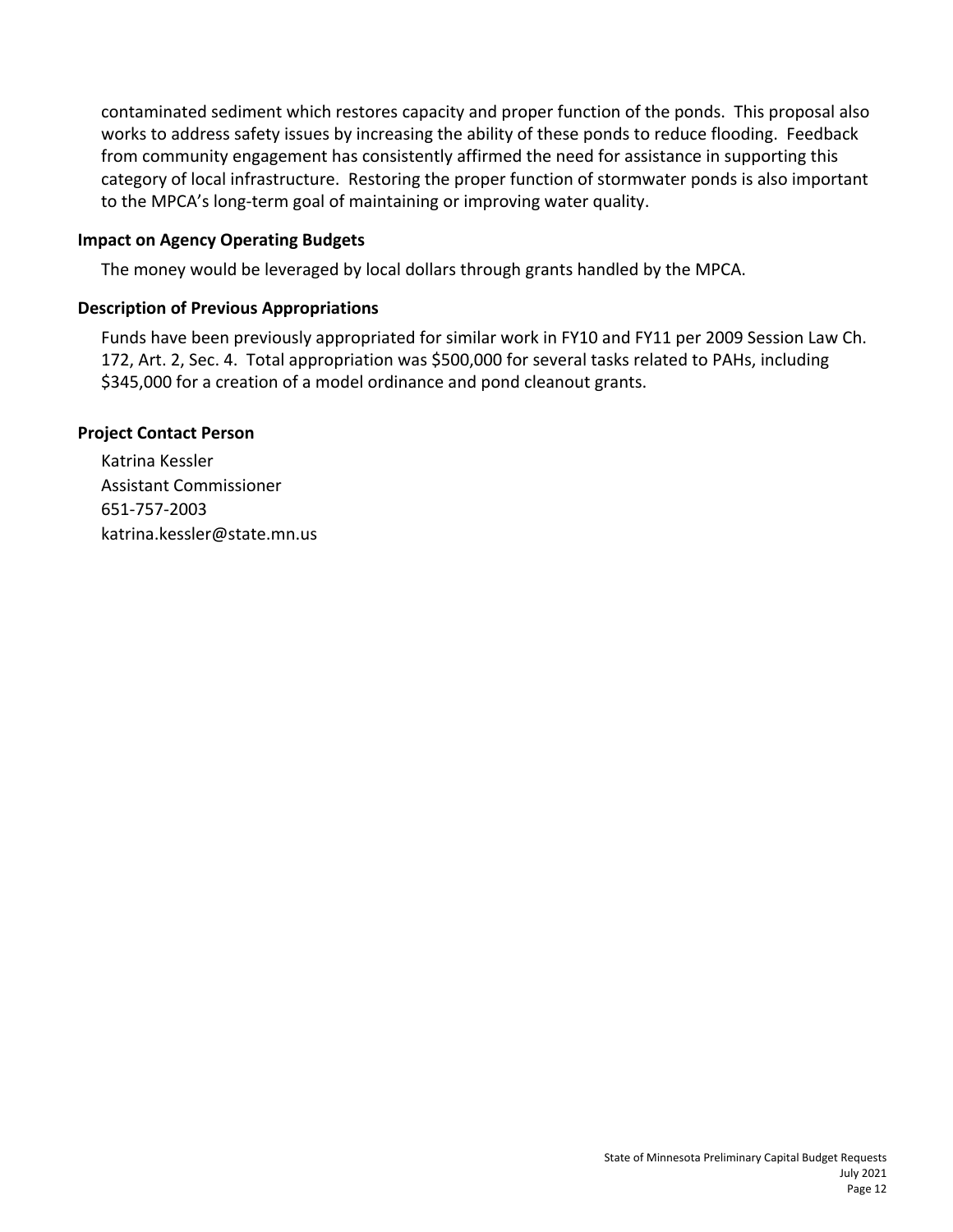(\$ in thousands)

#### **Continuous Nitrate Sensor Network**

| <b>AT A GLANCE</b>          |                                                                                                                                                                                  |
|-----------------------------|----------------------------------------------------------------------------------------------------------------------------------------------------------------------------------|
| <b>2022 Request Amount:</b> | \$1,000                                                                                                                                                                          |
| <b>Priority Ranking:</b>    |                                                                                                                                                                                  |
| <b>Project Summary:</b>     | One million in state funds is requested to acquire 40 nitrate sensors to<br>develop a continuous nitrate monitoring network to support our state<br>nutrient reduction strategy. |

# **Project Description**

This project will fund the infrastructure to design and install a network for the continuous real-time monitoring of nitrates in major watershed and basin pour points in Mississippi, Red River, and St. Louis River basins. Installing in-stream nitrate sensors would facilitate the collection of continuous real-time water quality data that are not currently available. These data would be far more complete than existing data from intermittent grab samples and would allow the state to track progress and more precisely direct investments to practices that will help meet the goals called for in Minnesota's Nutrient Reduction Strategy. The state's reductions are designed to work in collaboration with downstream states' efforts. The resulting data from this network would allow for modeling, data sharing, and informing the installation of best management practices all of which would be vastly enhanced by real-time nitrate sensors.

The infrastructure for continuous nitrate monitoring would be similar and integrated into the current DNR long-term assets for river level and flow monitoring. Similar to the DNR assets, monitors in the stream will be linked to enclosed housings on the right of way containing recording and transmission equipment . The wireless equipment in the enclosures would transmit the real-time data back to MPCA. For each installation, MPCA would need a permit from the appropriate local government unit. The request would be reviewed by Regional Construction Engineers who would evaluate the design of the proposed installation for strength and durability and identify any safety concerns.

### **Project Rationale**

Data from this network would be used to track progress, pinpoint investments to improve water quality, and allow for more public awareness about how land use decisions impact water quality in real time. Downstream from Minnesota, Iowa and Illinois are installing nitrate sensors in the Mississippi River and tributaries and plan to make data available nationwide through a web portal to inform local and state decision makers through the Mississippi River Basin and to help states collectively track progress on nutrient reduction to improve the Gulf of Mexico Hypoxia Zone.

### **Project Timeline**

September 2022 - finalize locations December 2022 - complete prep for electric install at site locations and secure permission to install equipment from infrastructure owner (city, county, twp, state). March 2023 - acquire sondes from manufacturer. May to June 2023 - complete installation of sondes. Installation will be weather and flow dependent; equipment cannot be installed during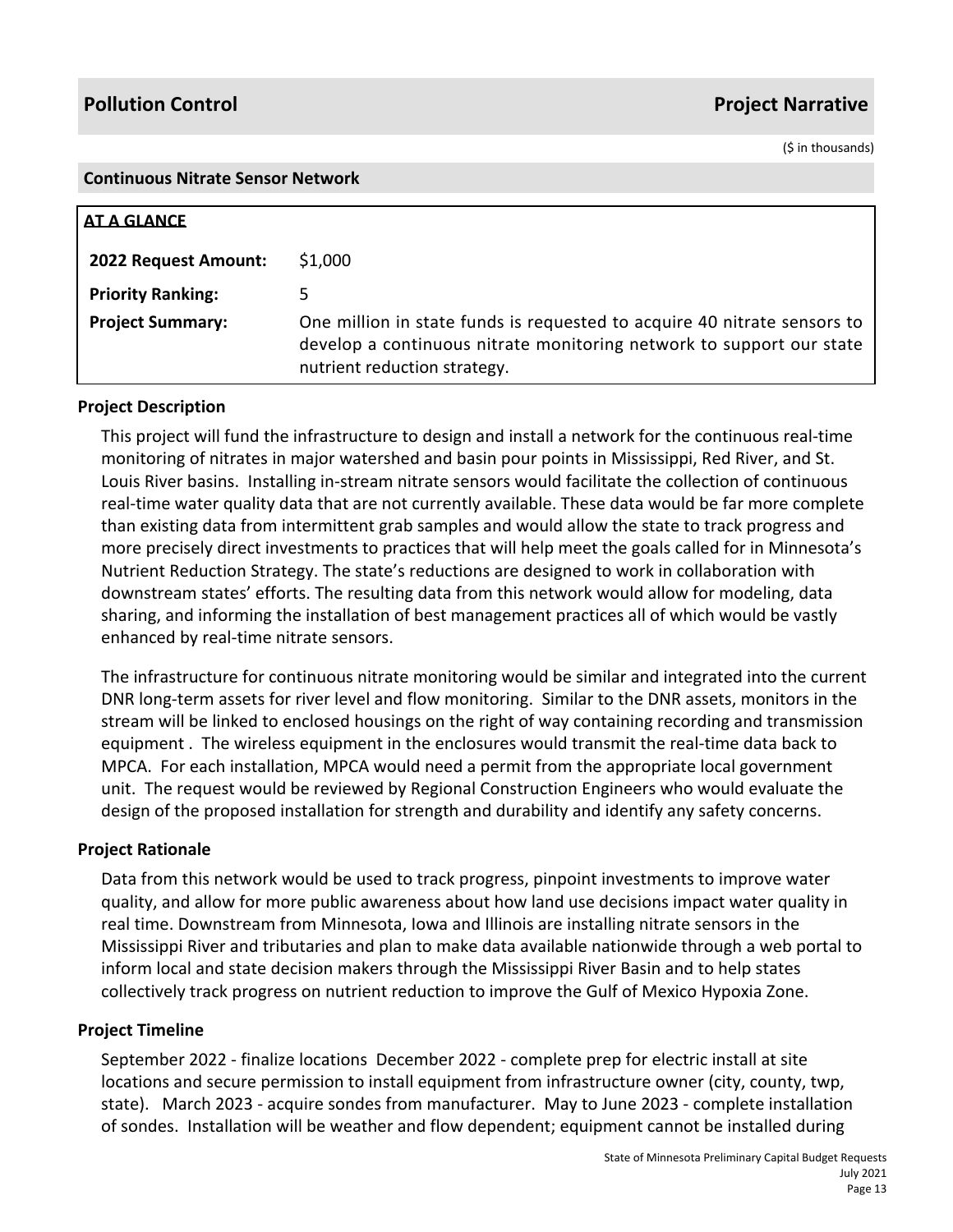flooding conditions.

# **Other Considerations**

This proposal addresses a safety issue as it helps understands threats to drinking water and informs plans and investments to protect human health (drinking water) from nitrate. This also helps to target areas for nutrient reduction activities to help meet our state Nutrient Reduction Strategy targets. This is reflected in the One Minnesota Plan (Healthy Minnesotans and Minnesota's Environment) and in the MPCA's strategic plan (informing plans for nutrient reduction and accelerating the availability of data to the public).

# **Impact on Agency Operating Budgets**

\$100,000 cost to purchase portable sondes for calibration of the permanently installed sondes.

# **Description of Previous Appropriations**

NA

# **Project Contact Person**

Katrina Kessler Assistant Commissioner 651-757-2302 katrina.kessler@state.mn.us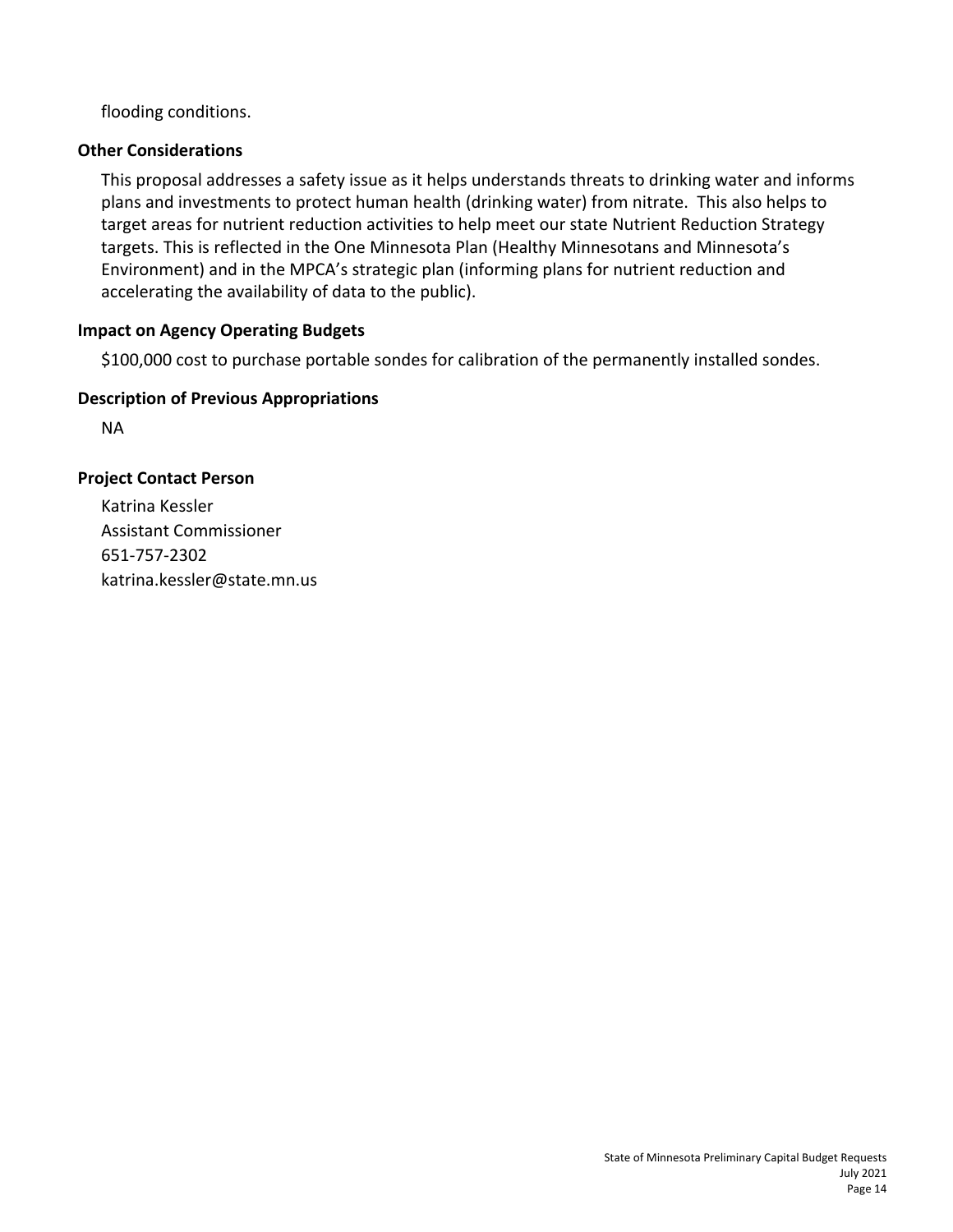(\$ in thousands)

#### **Construction and Demolition Landfills Final Cover Systems**

| <b>AT A GLANCE</b>       |                                                                                                                                                                                                                                                    |
|--------------------------|----------------------------------------------------------------------------------------------------------------------------------------------------------------------------------------------------------------------------------------------------|
| 2022 Request Amount:     | \$2,000                                                                                                                                                                                                                                            |
| <b>Priority Ranking:</b> | 6                                                                                                                                                                                                                                                  |
| <b>Project Summary:</b>  | This request is for \$2 million for grants to local units of government. The<br>grants would be used for the design, closure and the construction of a<br>final enhanced cover system on unlined construction and demolition (C &<br>D) landfills. |

#### **Project Description**

The MPCA proposal is to provide grants to communities to properly design, close and construct a final cover system on unlined construction and demolition landfills to reduce or prevent the releases of contaminants to groundwater and surface waters. Unlined landfills lack a protective barrier below the waste, thereby allowing for the movement of pollution to native soils, groundwater or surface water.

The project would provide grants to cover up to 50 percent of the cost for installing enhanced covers at permitted unlined landfills looking to close their construction and demolition landfills in the next four years.

### **Project Rationale**

Groundwater is the primary source of drinking water for three in four Minnesotans. Unlined landfilling has resulted in contamination of private drinking water wells. A 2019 MPCA report on the groundwater impacts found 65% of the reviewed 43 unlined construction and debris landfills have contamination to groundwater that exceeds drinking water health values for at least one of the three contaminants – Arsenic, Boron and Manganese. Long term exposure to Arsenic, Boron, and Manganese above drinking water health values can result in serious health issues for children and adults. Unlined landfills with groundwater contamination are found throughout Greater Minnesota.

Landfill covers are a significant tool in minimizing groundwater contamination and leachate generation. Enhanced landfill covers have an increased ability to reject precipitation at a rate greater than the currently required two-foot soil cover for construction and demolition landfills. As a result, enhanced covers at landfill closure provide the final opportunity to install a protective barrier over the waste to limit the movement of contamination into native soils, groundwater and surface waters.

#### **Project Timeline**

Various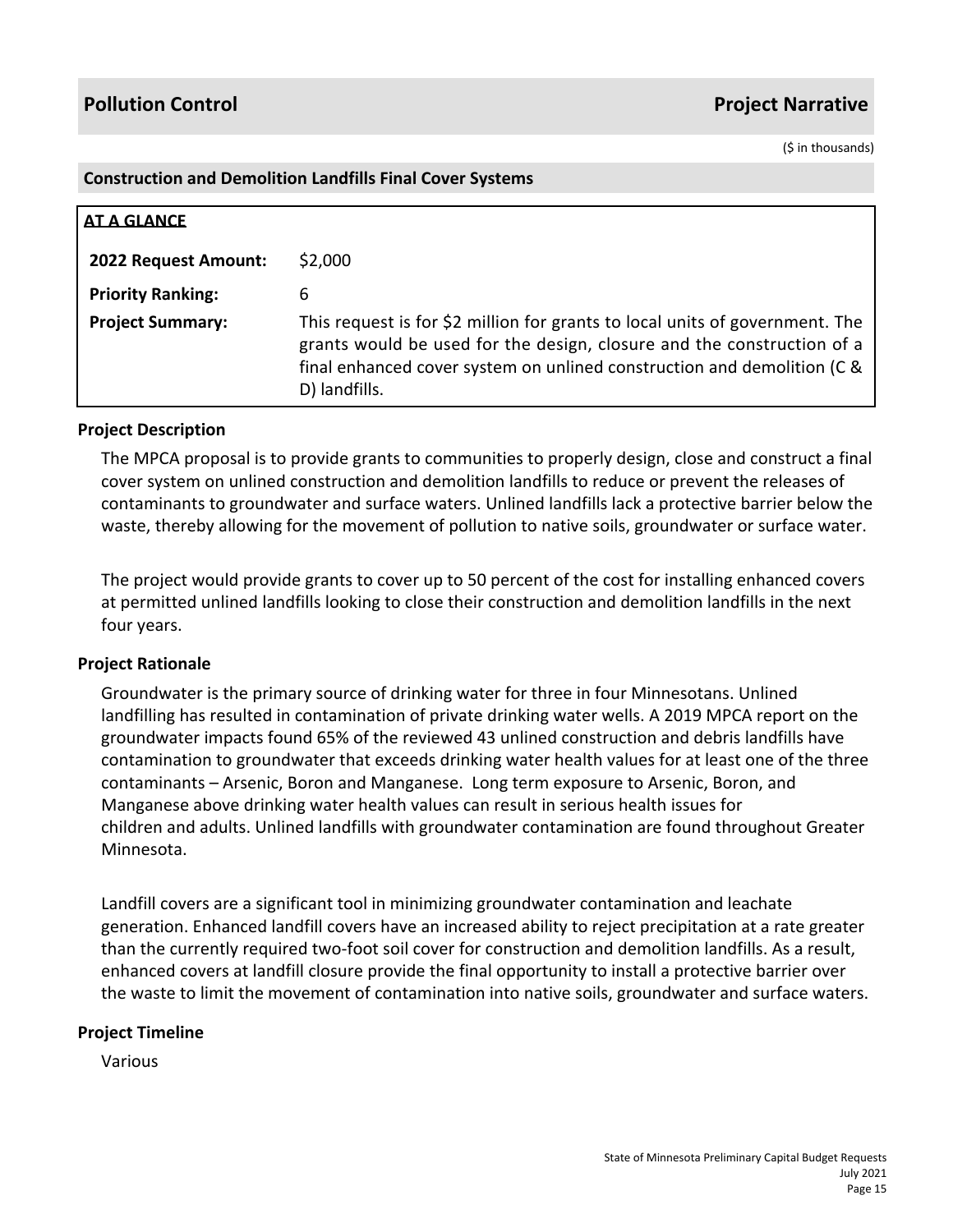### **Other Considerations**

MPCA's strategic plan includes preventing and reducing risks to groundwater from unlined construction and demolition landfills. The proposal is for grants to local governments to properly design, close and construct a final cover system on unlined C&D landfills to reduce or prevent the releases of contaminants to groundwater and surface waters to accomplish this goal. The proposal is in alignment with the MPCA strategic plan and Governors administrative priorities.

The open area at a typical C&D landfill requiring final enhanced cover is expected to be 5 acres. The cost of a constructed enhanced landfill cover is approximately \$150,000/ac. Using these figures, this grant request is expected to help place enhanced covers on approximately 26 acres of open unlined C&D landfills. MPCA will select grantees based on permit application completeness, robustness of cover design as shown through the Hydrologic Evaluation of Landfill Performance (HELP) model evaluation, the quality of plans and specifications submitted, site specific evaluation based on risk to human health and the environment and compliance status. It should also be noted that releases to groundwater requiring mitigation will still be the responsibility of the owner/operator to address.

### **Impact on Agency Operating Budgets**

The Legislature authorizes a direct appropriation for the administrative costs and grants for the projects. This request does affect our annual operating budget.

# **Description of Previous Appropriations**

# **Project Contact Person**

Dave Benke Director, Resource Management and Assistance 651-757-2221 david.j.benke@state.mn.us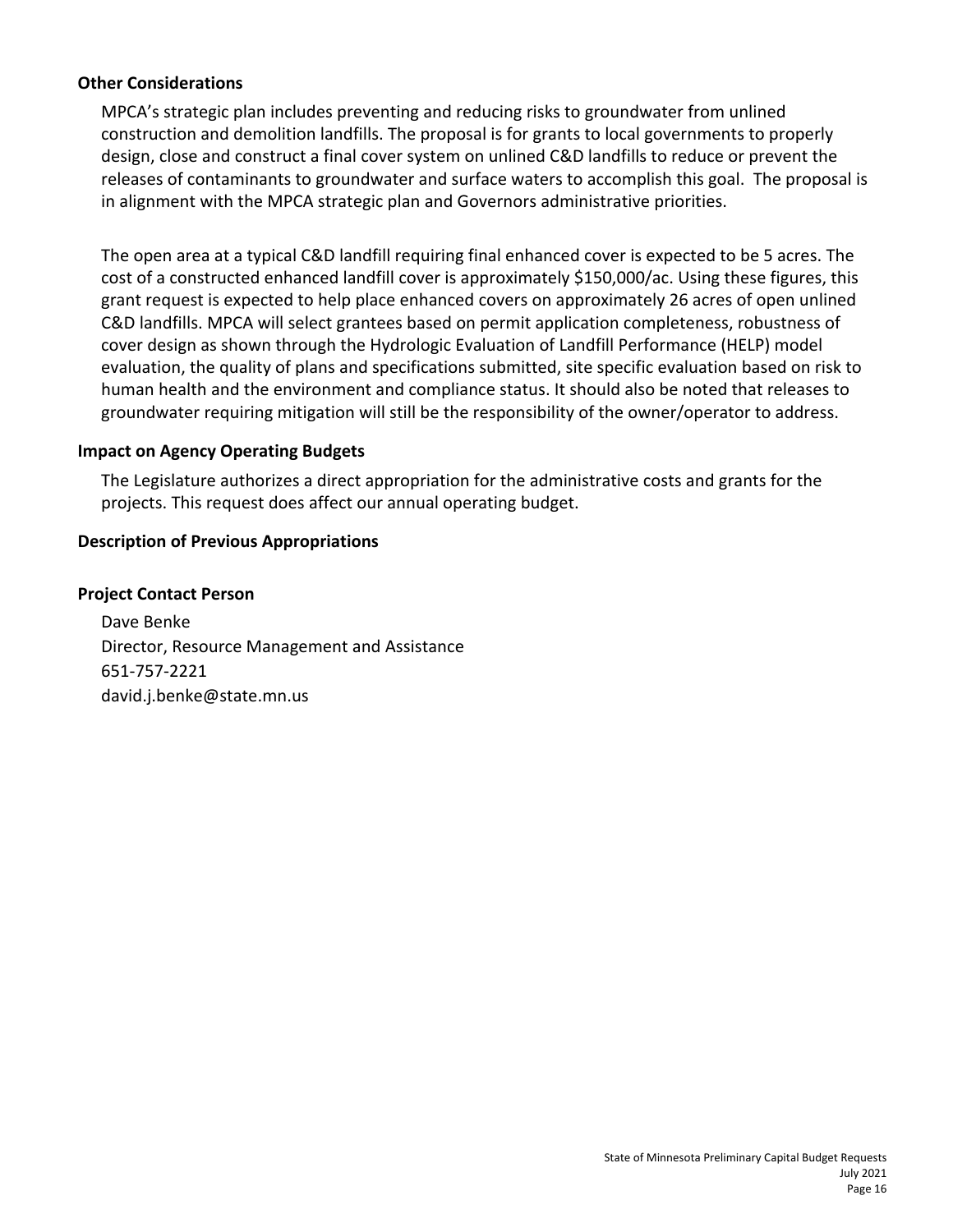(\$ in thousands)

#### **Solid Waste Capital Assistance Projects**

| AT A GLANCE              |                                                                                                                                                                                                   |
|--------------------------|---------------------------------------------------------------------------------------------------------------------------------------------------------------------------------------------------|
| 2022 Request Amount:     | \$19,750                                                                                                                                                                                          |
| <b>Priority Ranking:</b> |                                                                                                                                                                                                   |
| <b>Project Summary:</b>  | This request is for \$19.75 million for capital assistance grants to local<br>governments. The grants would be used for the construction, expansion,<br>and/or upgrade of solid waste facilities. |

### **Project Description**

The Capital Assistance Program provides funds to communities to preserve existing solid waste infrastructure, expand, and/or upgrade solid waste facilities, such as transfer stations, household hazardous waste facilities (HHW), materials recovery facilities (MRF), recycling and compost facilities to manage solid waste to conserve materials, resources, and energy. The proposal aligns with the Governor's administrative priorities and previous commitments to effective manage waste. These projects include the following communities: Brown County, Cass County, Chisago County, Crow Wing County, Dakota/Scott Counties, Hennepin County, Lyon County, Olmsted/Dodge Counties, Pope/Douglas Counties, Polk Regional (and their partners in Beltrami, Clearwater, Hubbard, Mahnomen, and Norman).

Brown County seeks \$220,000 in funding to construct a new facility to manage materials such as HHW, problem materials, and a reuse area. Problem materials include but are not limited to mattresses, batteries, and agricultural plastics.

Cass County seeks \$2.1 million in funding to rebuild their current recycling, HHW, and reuse facility. Original building was built in 1992 with funding assistance from the CAP program. An April 2020 Feasibility Report recommended Cass County build a new building and combine the scale house, personnel facilities, HHW, reuse, and recycling operations under one roof. Cass County's Pine River Waste Complex is the main hub in Cass County for managing these materials.

Chisago County seeks \$281,000 in funding to expand their current HHW facility and reuse area. This facility was built in 1998 with the assistance of CAP funding, and is beyond its useful life and needed capacity to process, recycle and reuse HHW materials.

Crow Wing County seeks \$250,000 in funding to build a one-stop-shop for customers with a new HHW building, located by the main office and recycling area that could be open year-round resulting in more material collection, a robust reuse area, and less HHW in the landfill. Current HHW facility is  $\frac{1}{2}$  mile from main office and is only open 2 days per month in the summer.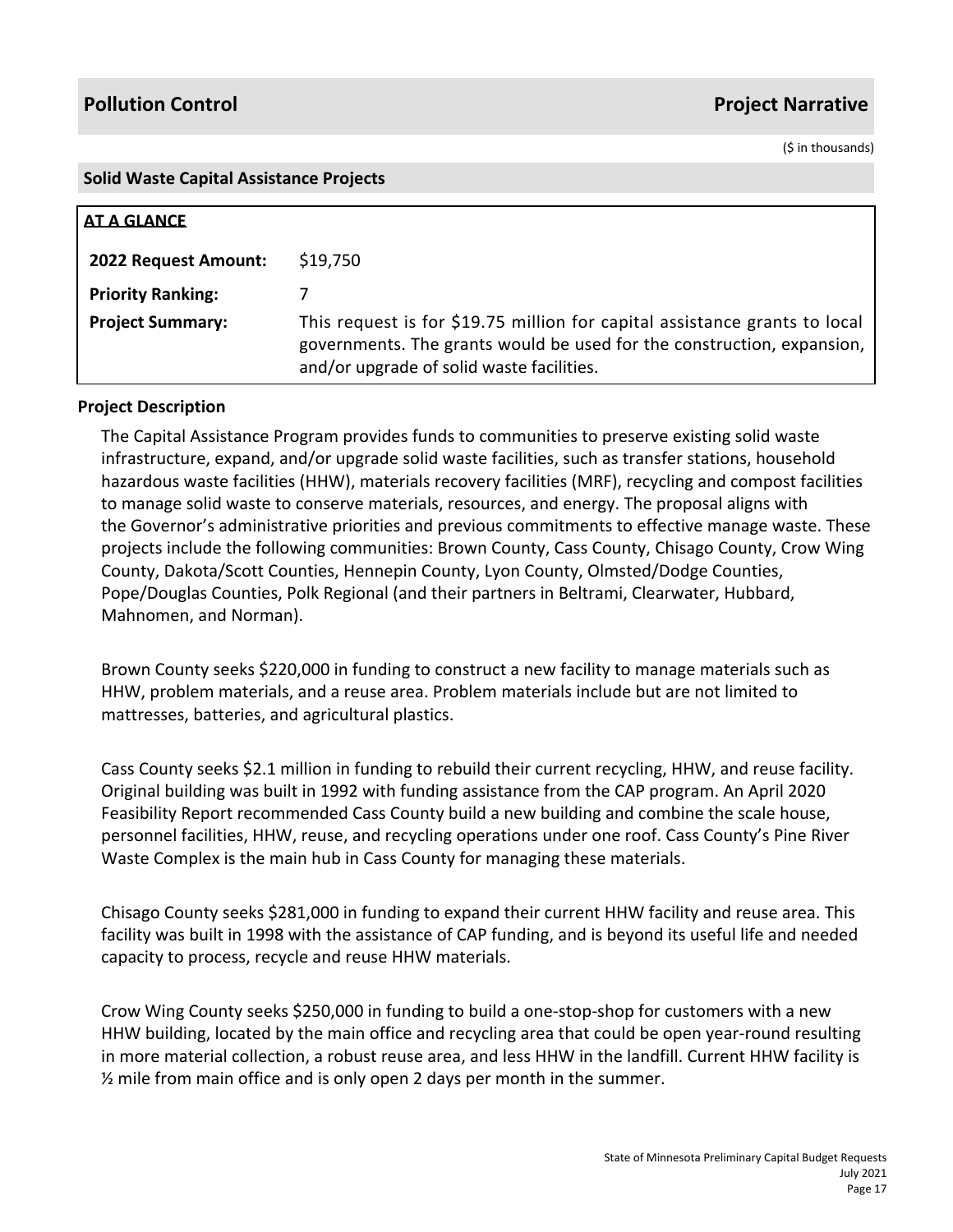Dakota/Scott Counties received \$2 million in Phase 1 funding to purchase land for a new residential drop-site for HHW, problem materials, recycling and source-separated organics. Dakota/Scott requests the remaining \$2 million in funding for Phase 2 to build the facility.

Hennepin County seeks \$2 million in funding to expand their organics area for haulers delivering organics and construct a tipping and holding area for multiple organics streams. This expansion would also provide adequate space for loading the organics into semi-trailers for shipment to processing sites. This project will increase capacity at Hennepin County's transfer station in Brooklyn Park to manage a larger quantity of source-separated organics and various streams of organics materials.

Lyon County seeks \$1 million in funding to construct a building to combine and compact curbside recyclables collected at community recycling drop off sites within the county. This project will provide transportation efficiencies by reducing the number of trucks going to the recycling facility. If funded, this project would also allow for the collection and compaction of recycling of non-curbside bulky problem materials: agricultural film plastic, pesticide jugs, mattresses, car seats, and polystyrene with its partners in the Southwest Regional Solid Waste Commission (Cottonwood County, Lac qui Parle, Lincoln County, Lyon County, Murray County, and Yellow Medicine County).

Olmsted/Dodge Counties seeks \$4 million in funding to construct a MRF at the Olmsted Waste-to-Energy Facility (OWEF). This facility accepts waste from Olmsted and Dodge Counties. The primary objective of the project is to improve recycling and the characteristics of the waste being sent to the OWEF by greatly reducing the metals, glass, grit and other noncombustible waste items. Not only will these materials no longer wear the OWEF equipment, they will be recovered in a marketable form, providing enhanced recycling as well as additional revenue to Olmsted County. The metals component in Olmsted County's waste will be converted from a liability to an asset.

Polk County Regional Facility consists of a 6-county partnership (Beltrami, Clearwater, Hubbard, Mahnomen, Norman and Polk) and seeks \$2.4 million to increase recycling and address insufficient labor by purchasing equipment to open bags of waste, process metals from the fines, and install robotics to expand upon the efficiencies and capabilities at their current MRF. This project estimates an increase of 7-12% organics recovery for each participating county.

Pope/Douglas Counties requests the remaining \$5.5 million of Phase 2 funding for the retrofit and major equipment replacement at the MRF to remove recyclables from the waste stream before it goes to the resource-recovery facility. Pope/Douglas Counties received \$5 million in Phase 1 funding to purchase land for a new residential drop-site for HHW, problem materials, recycling, reuse, and includes construction of a regional organics composting facility.

# **Project Rationale**

Putting waste in landfills is the least desirable disposal method for Minnesota solid waste. By diverting usable material like recyclables from landfills, we slow the creation of landfills that we must manage. The collected recyclable materials support Minnesota industries in creating new products and jobs. In addition, energy and steam produced from waste at resource recovery facilities  $-$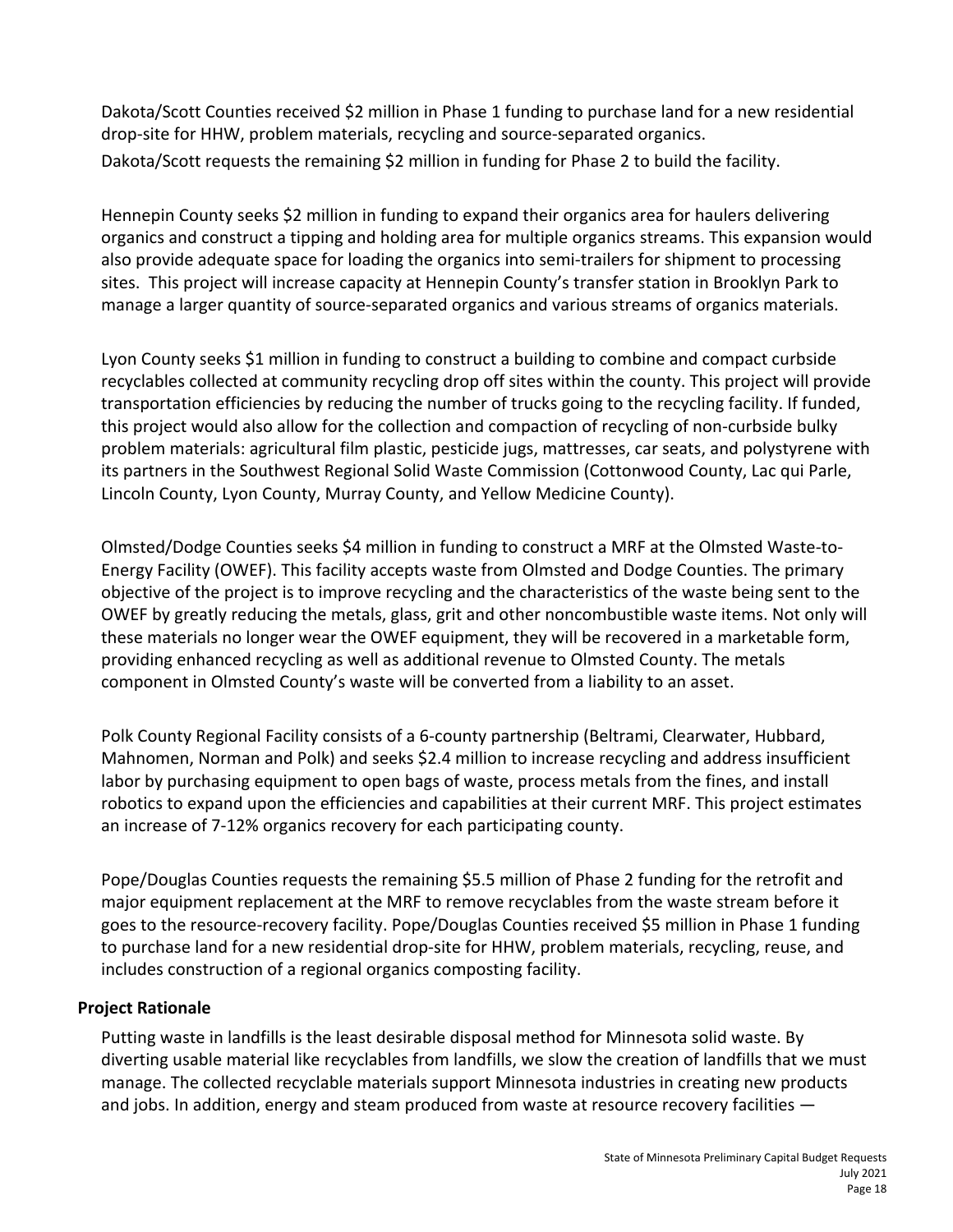instead of landfills — is used by local communities.

Landfills, on the other hand, must be monitored and managed in perpetuity, even after they stop receiving new waste. Closed landfills produce contaminated fluids (leachate) and methane gas that must be contained and disposed of properly.

The Solid Waste Capital Assistance Program (CAP) provides grants to local governments to develop and implement an integrated solid waste management system. Integrated solid waste management systems include infrastructure that are essential public assets. The value of the system is how it enables preferred waste management practices consistent with the Minnesota Waste Management Act (M.S. 115A).

# **Project Timeline**

This bonding request is for FY22 and FY23

# **Other Considerations**

MPCA's strategic plan and long-term goal is to manage solid waste to conserve materials, resources, and energy. The Capital Assistance Program provides funds to communities to preserve existing solid waste infrastructure, expand, and/or upgrade solid waste facilities, such as transfer stations, household hazardous waste facilities (HHW), materials recovery facilities (MRF), recycling and compost facilities to accomplish this goal. The proposal is in alignment with the MPCA strategic plan and Governors administrative priorities.

The Capital Assistance Program (CAP), under M.S. 115A.49 – 115A.54, is the MPCA's main program to assist local governments in financing the infrastructure necessary for an effective integrated solid waste system. CAP also assists local governments in achieving environmental goals, provides orderly and deliberate development and financial security of publicly owned infrastructure, leverages local funds, and is a catalyst for regional cooperation.

Local governments are responsible for meeting rigorous CAP application requirements, assuring operating and maintenance costs for the life of the project (20 years minimum), and principal and interest payments from the issuance of bonds.

All kinds of priority projects are identified in FY22: infrastructure for recycling, HHW, and waste processing to recover materials from the waste stream.

# **Impact on Agency Operating Budgets**

The legislature authorizes a direct appropriation for the administrative costs of the Solid Waste Capital Assistance Program. This request does not affect our annual operating budget.

# **Description of Previous Appropriations**

Previous appropriations for the Capital Assistance Program:

Laws 2020, 5SS, Chapter 3 \$25.8 million

Laws 2018, Chapter 214 \$0.75 million

Laws 2017, 1SS, Chapter 8 \$9.25 million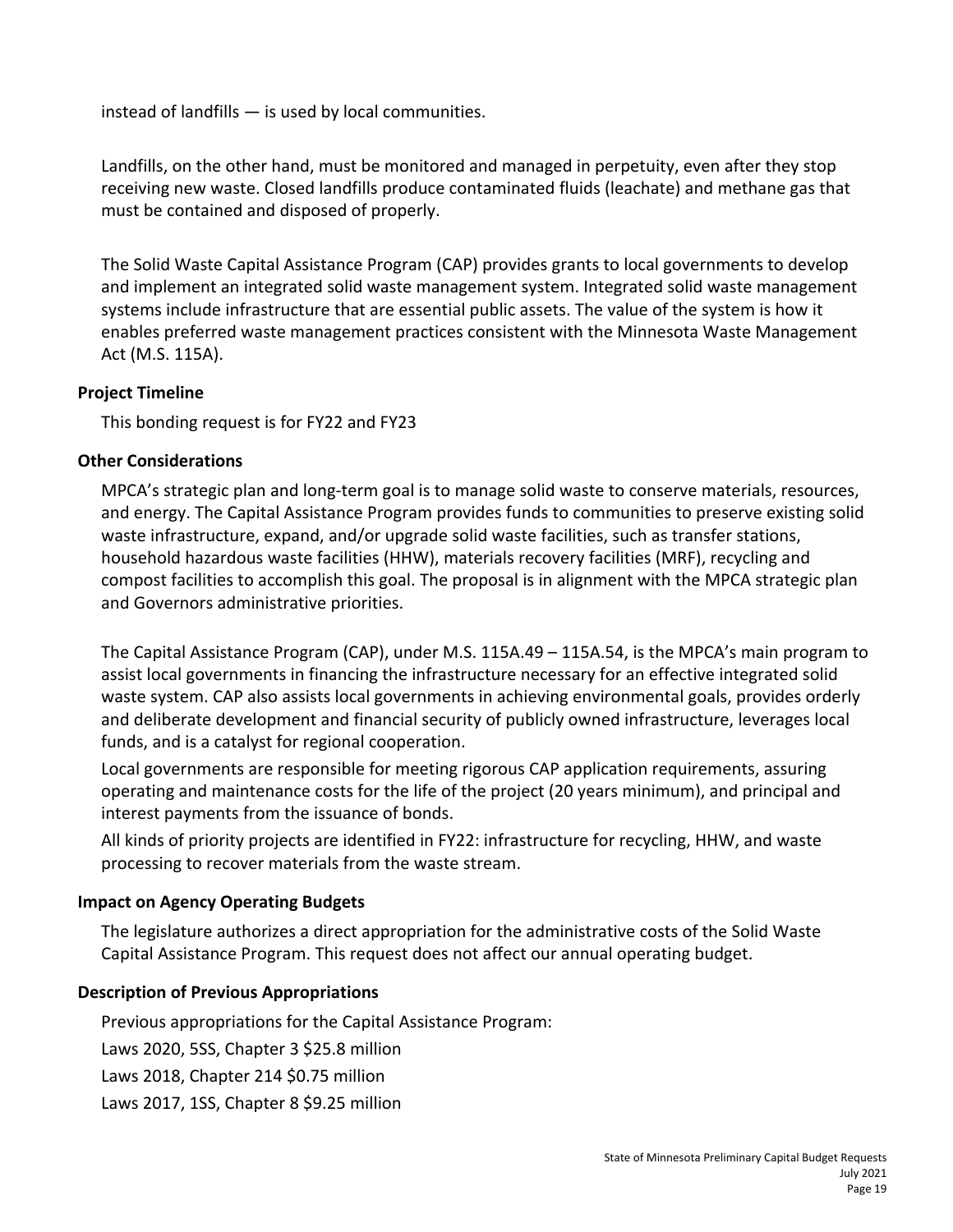Laws 2015, 1SS, Chapter 5 \$9.28 million Laws 2014, Chapter 294 \$2.63 million Laws 2011, SS Chapter 12 \$0.55 million Laws 2010, Chapter 189 \$5.08 million Laws 2006, Chapter 258 \$4.00 million Laws 2005, Chapter 20 \$4.00 million Laws 2002, Chapter 393 \$1.15 million Laws 2000, Chapter 492 \$2.20 million Laws 1999, Chapter 220 \$3.00 million Laws 1998, Chapter 404 \$3.50 million Laws 1996, Chapter 463 \$3.00 million Laws 1994, Chapter 643 \$3.00 million Laws 1992, Chapter 558 \$2.00 million Laws 1990, Chapter 610 \$7.00 million Laws 1987, Chapter 400 \$4.00 million Laws 1985, Chapter 15 \$11.40 million Laws 1980, Chapter 564 \$8.80 million Total Appropriations \$110.39 million

#### **Project Contact Person**

Jeannie Given Solid Waste Grants Program Coordinator 651-757-2459 jeannie.given@state.mn.us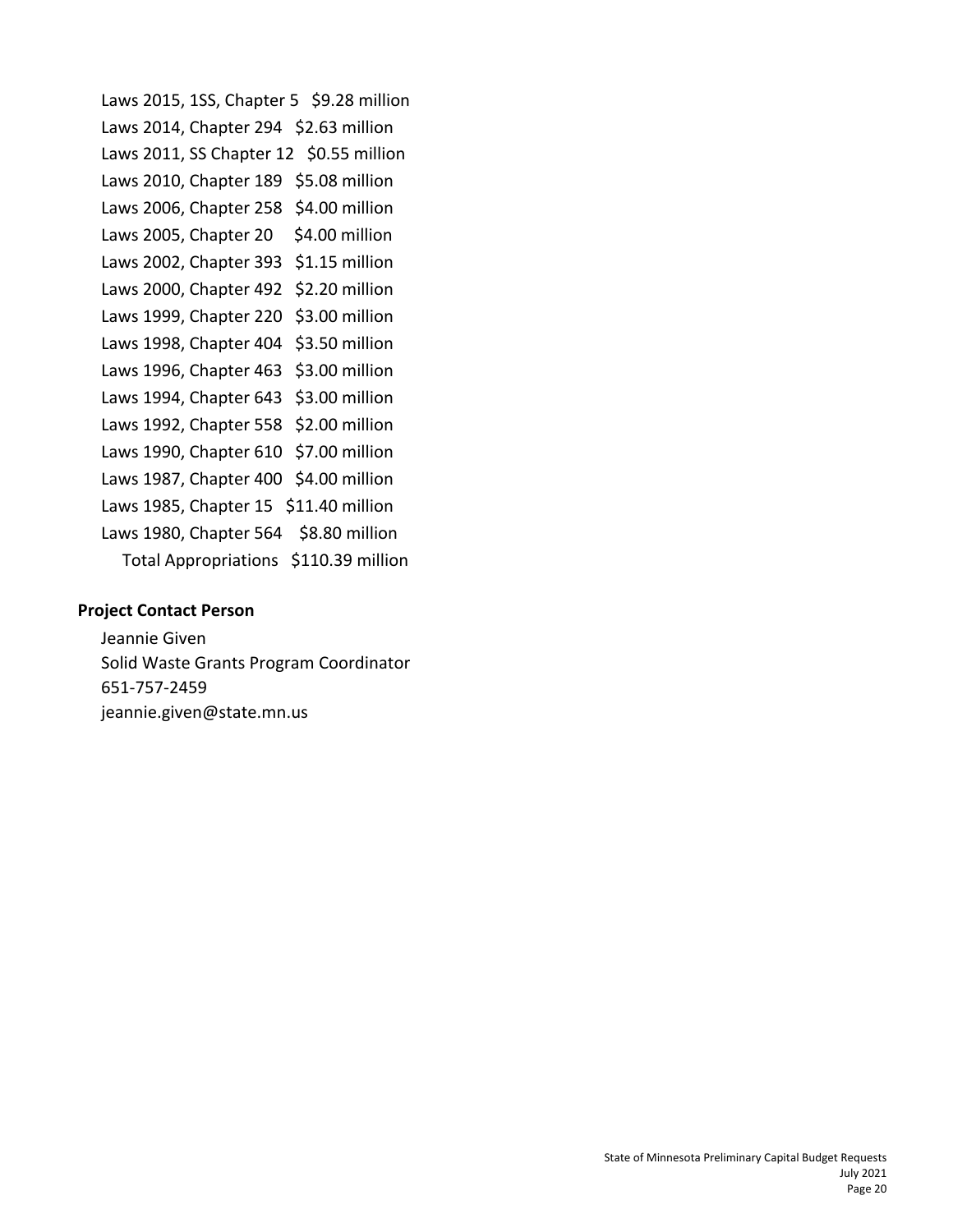(\$ in thousands)

#### **Freeway Landfill**

| <b>AT A GLANCE</b>          |                                                                                                         |
|-----------------------------|---------------------------------------------------------------------------------------------------------|
| <b>2022 Request Amount:</b> | \$170,000                                                                                               |
| <b>Priority Ranking:</b>    | 8                                                                                                       |
| <b>Project Summary:</b>     | Up to \$170 million for cleanup of the Freeway Landfill and Dump closed<br>landfill site in Burnsville. |

#### **Project Description**

Freeway Landfill and Dump (Freeway) is a future threat to the drinking water supply of the cities of Burnsville and Savage, and the Minnesota River. Under the Landfill Cleanup Act (LCA), which established the MPCA Closed Landfill Program, Freeway is defined as a closed landfill site. Under the LCA, cleanup at Freeway is also a state obligation.

There are two options that both protect human health and the environment. Option 1: Build a new modern landfill on the property for the waste. Option 2: Move the waste from the landfill and dump off the property to a modern landfill. Both options are being designed will go out to bid to arrive at firm costs for each project. The two costs will be presented to the Governor and Legislature to determine what cleanup option to fund and implement.

Option 1: Build a new landfill on the property for the waste (Dig and Line), which is estimated to cost \$120 million. This option would first dig up the existing Freeway Landfill to allow a bottom liner to be constructed on the landfill property. Waste would then be placed on the new liner, along with waste from the Freeway Dump. The new landfill would be built with an impermeable liner under the waste and an impermeable cover over the waste to meet current regulatory and design standards. The new landfill will also include other modern methods to control pollution, including systems to collect the landfill gas and landfill leachate generated as the waste continues to decompose. Removing the approximately 760,000 cubic yards of waste from the Freeway Dump would potentially make 12 acres of the Freeway Dump property and 9 acres at the Freeway Landfill property available for re-use.

Option 2: Move all the waste to another landfill (Dig and Haul), which is estimated to cost \$170 million- \$554 million. This option would involve excavating the waste at Freeway and hauling it to a different permitted landfill for final disposal. This option is a higher cleanup cost but has the end result of potentially 115 acres available for redevelopment with no landfill on the property to maintain in perpetuity.

### **Project Rationale**

Freeway is a future threat to the drinking water supply of the cities of Burnsville and Savage, and the Minnesota River. A cleanup is needed to protect these important natural resources.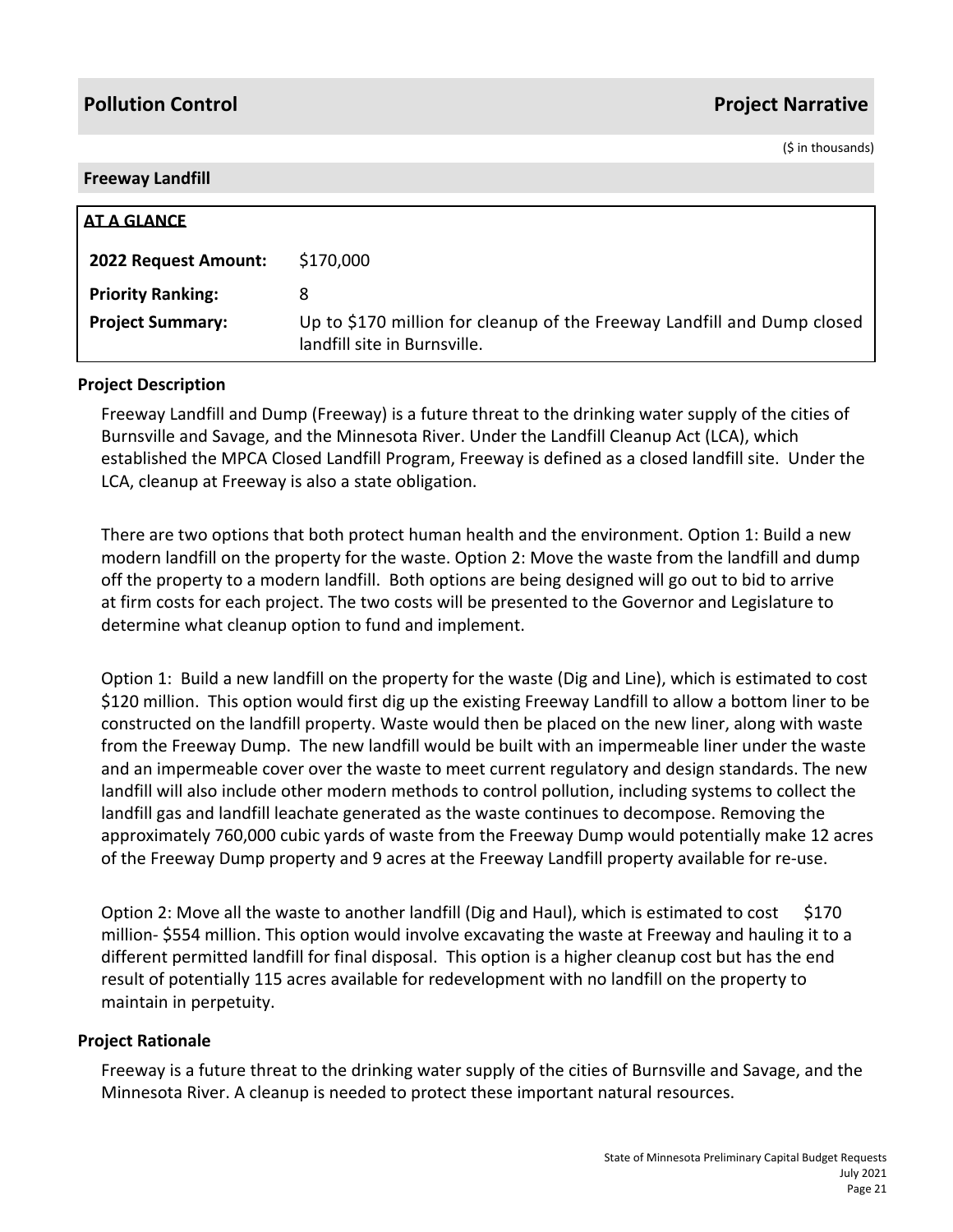When Freeway was operated, waste disposal occurred without the needed protections modern landfills have to manage landfill leachate and landfill gas. Because of the lack of a bottom liner there is an ongoing release of landfill leachate containing heavy metals, volatile organic compounds (VOCs), and chemicals of emerging concern like per- and polyfluoroalkyl substances (PFAS) and 1,4dioxane into the groundwater migrating beneath and outside the waste footprint. As well as an ongoing release of landfill decomposition gases (e.g. methane) into the atmosphere which contributes to climate change. These are significant environmental concerns that need to be addressed to ensure protection of human health and the environment.

Adjacent to the Freeway there is an operating dolomite quarry that has had a significant effect on the groundwater which has helped to protect the drinking water supply from contamination. To facilitate the quarry operation the water table has been lowered through dewatering to keep the quarry pit dry. Currently the quarry removes 10 million gallons of water per day enabling mining to occur 100 feet below the natural ground water table. The dewatering has dramatically lowered the water table which has kept the waste at Freeway from being in direct contact with the groundwater.

However, at a future date the quarry will close and dewatering for the purposes of mining will cease. When that happens groundwater levels will rise resulting in groundwater that supplies drinking water to the cities of Burnsville and Savage to be in contact with the landfill and dump waste.

# **Project Timeline**

Current plan is: Freeway Policy Bill-Session 2021 Complete Design- Summer 2021 Project Bidding-Fall 2021 Funding Bill -2022 Session Construction start- Summer 2022

### **Other Considerations**

The MPCA strategic plan includes a long term goal that contaminated sites are managed to reduce risks to human health and the environment and allow continued use or reuse. Freeway is the highest priority contaminated site in the MPCA closed landfill program. Cleanup is required to reduce the human health and environmental risks posed by Freeway and enable some level of future property reuse. The Freeway is in alignment with the MPCA strategic plan and Governors administrative priorities.

# **Impact on Agency Operating Budgets**

No Impact

# **Description of Previous Appropriations**

CLIF Appropriations specific to Freeway Landfill Laws of 2019, SS1, Chapter 4, \$1.62 million Laws of 2017, Chapter 93 \$3.00 million